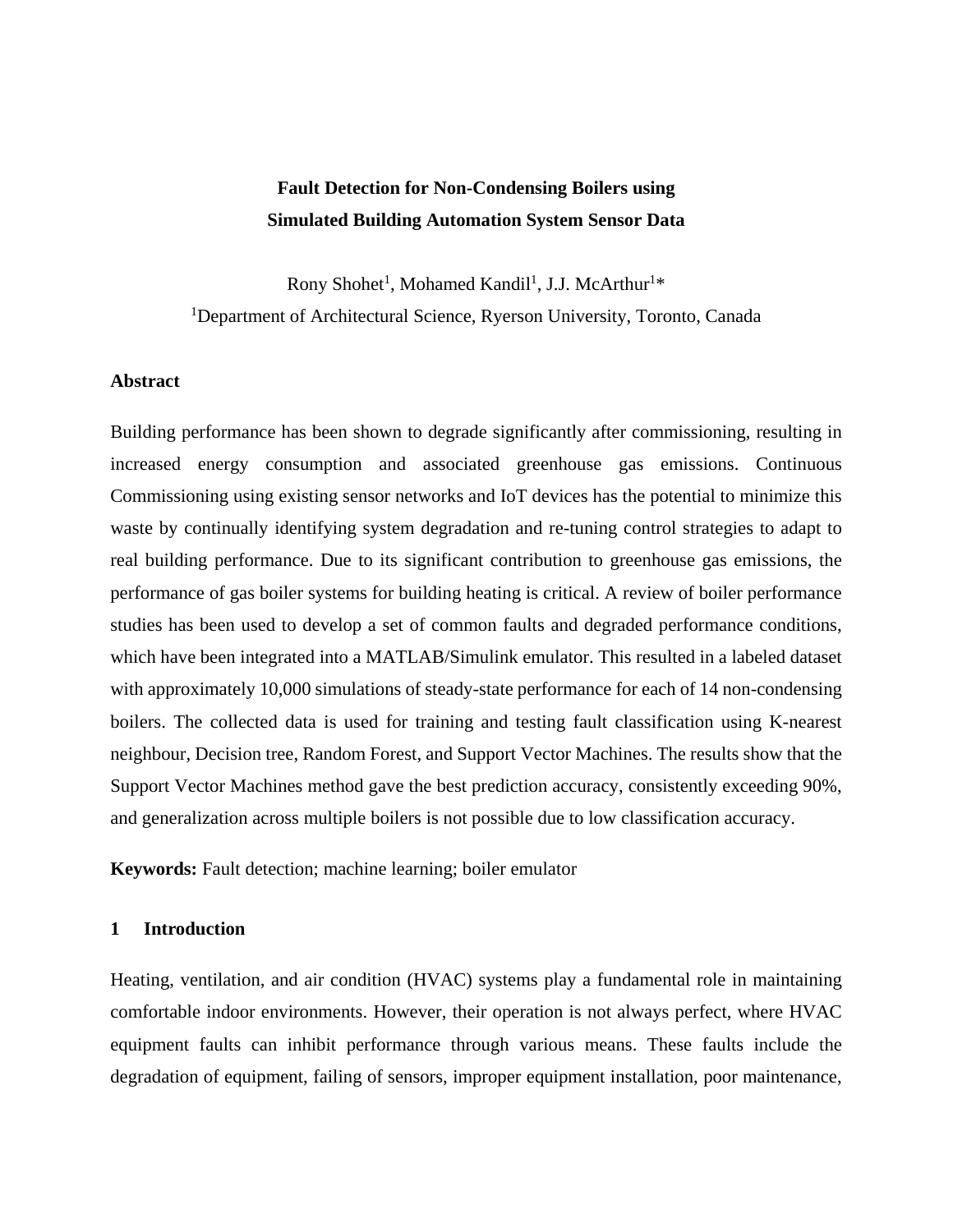and improperly implemented controls [1]. These HVAC systems can be complex, and while streamed data is available, physical inspection – particularly of internal components – is often not possible, making fault detection and diagnosis a difficult task for building operators. The accumulation of faults can lead to increased energy costs, a loss of comfort causing a loss of productivity or loss of tenants, or increased wear of components, or decreasing reliability of equipment [1]. The impacts of these faults include approximately 15 to 30% waste of energy [2].

Building Automation Systems (BAS) provide centralized control for most building operations as well as sensor point monitoring, which can support fault detection and diagnosis (FDD). Collected sensor data provides an opportunity to develop a tool capable of evaluating performance of the observed physical system through FDD [3]. A fault has been defined as any deviation from the acceptable range of an observed variable [4]. FDD is an effective tool for evaluating system performance and has been broadly used in the automotive, nuclear, and aerospace sectors [3]. This approach has been more recently adopted within the building sector [3] because efficiency losses due to mechanical equipment degradation and poor controls can be significant and are welladdressed by this approach [5]. The goals of applying of FDD strategies on HVAC systems include improved indoor environmental quality, reducing unscheduled equipment downtime and maintenance costs, and increased equipment life [2].

An FDD tool can be developed through three generic approaches that are categorized by the source of a priori knowledge: model-based, processed based or a combination thereof. A model-based approach assumes no a priori knowledge is available, and the model is developed primarily from first principles. A process-history approach assumes there is a priori knowledge and the model is developed through relationships between collected sensor data. Finally, a combination of both develops physics-based models supported by collected sensor data.

Generating fault data using simulation is extremely valuable as it permits the modeling for complex fault scenarios (multiple concurrent faults) and is a way to inexpensively generate the bulk data necessary for algorithm development and testing [6]. Further, this approach permits data on rare or dangerous fault conditions to be generated without risk to the building or its occupants.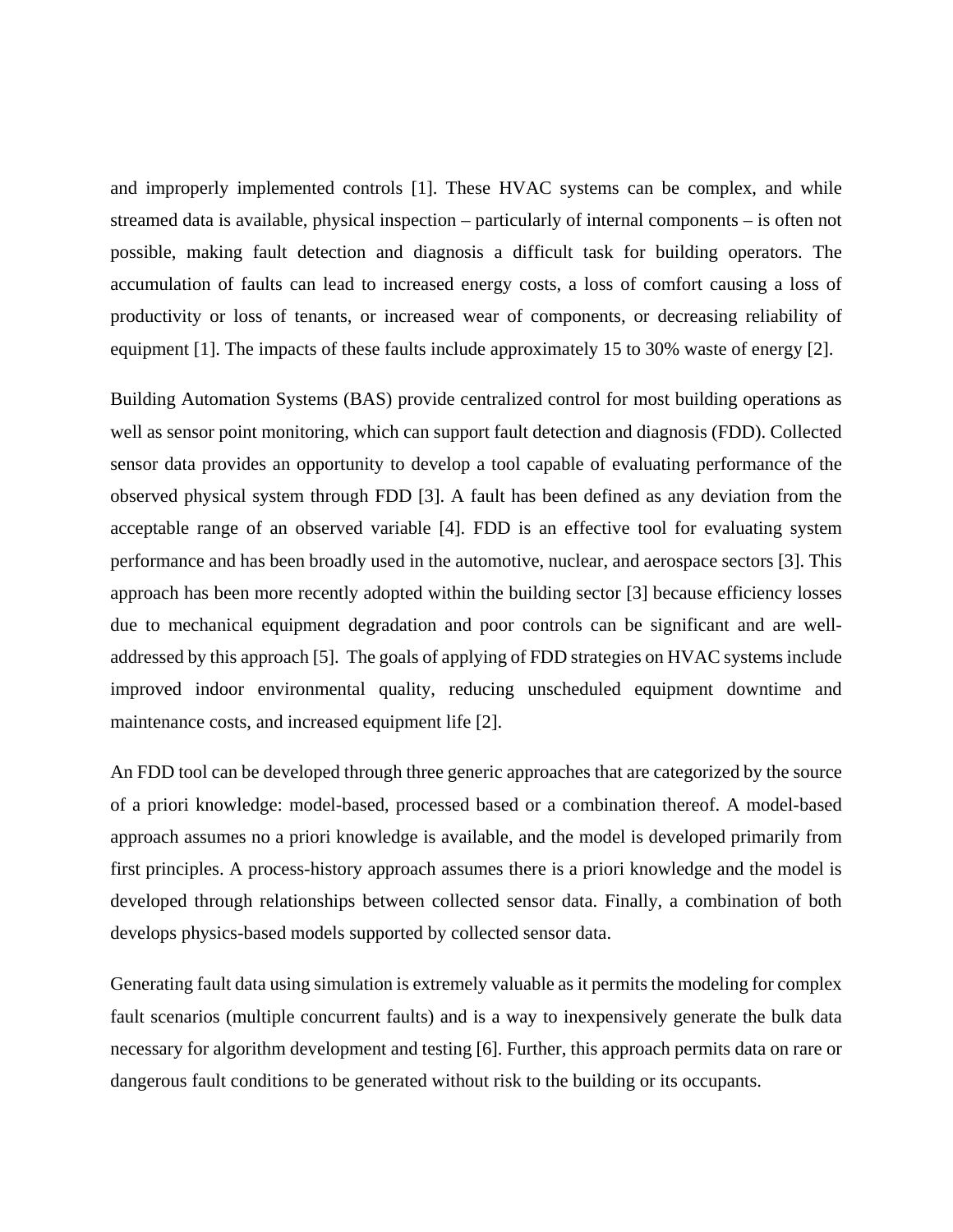This paper focuses on the development of model-based FDD for instances where access to data from in-situ HVAC equipment is not yet available. A series of boiler emulators were created based on thermodynamic relationships modelled in MATLAB/Simscape and validated with manufacturer test data in nominal conditions. These were then used to create large labelled datasets of simulated nominal and fault condition data. Finally, different machine learning algorithms were used to develop FDD classifiers using only data available from typical BAS systems.

This paper contributes to the development of improved FDD in several ways. First, it presents a set of validated physics-based boiler model that can be used to generate simulated data for rare fault conditions. Second, it evaluated a range of potential machine learning algorithms and compares them for this context. Finally, the extent to which these classifiers can be generalized is evaluated across a variety of non-condensing boiler models.

### **2 Literature Review**

The modelling of physical systems and the application of FDD techniques has been researched extensively within the HVAC industry. Generally, FDD is described as a three-step process: fault detection, fault isolation, and fault identification [3]. Fault detection determines whether any abnormal operation is occurring through measurements of sensor data. Fault isolation determines the location of the fault and the time of detection. Fault identification determines the nature of the fault and its significance in terms of impact on the overall system. These impacts can be quantified in terms of safety, costs, energy, comfort, or emissions. These decisions could include signaling an alarm, shutting down the system, reconfiguring the controls, or notifying facility management of necessary repairs. The primary goal of FDD is the early detection and diagnosis of faults, allowing for correction that would prevent further damage if left untreated. Therefore, often FDD applications require the observed system to be continuously monitored. A generic process of FDD has been discussed; however, there are many methods for the successful application of FDD.

The various methods of FDD are broadly categorized as quantitative model-based, qualitative model-based, and process history-based [3, 4, 7, 8]. Both quantitative and qualitative model-based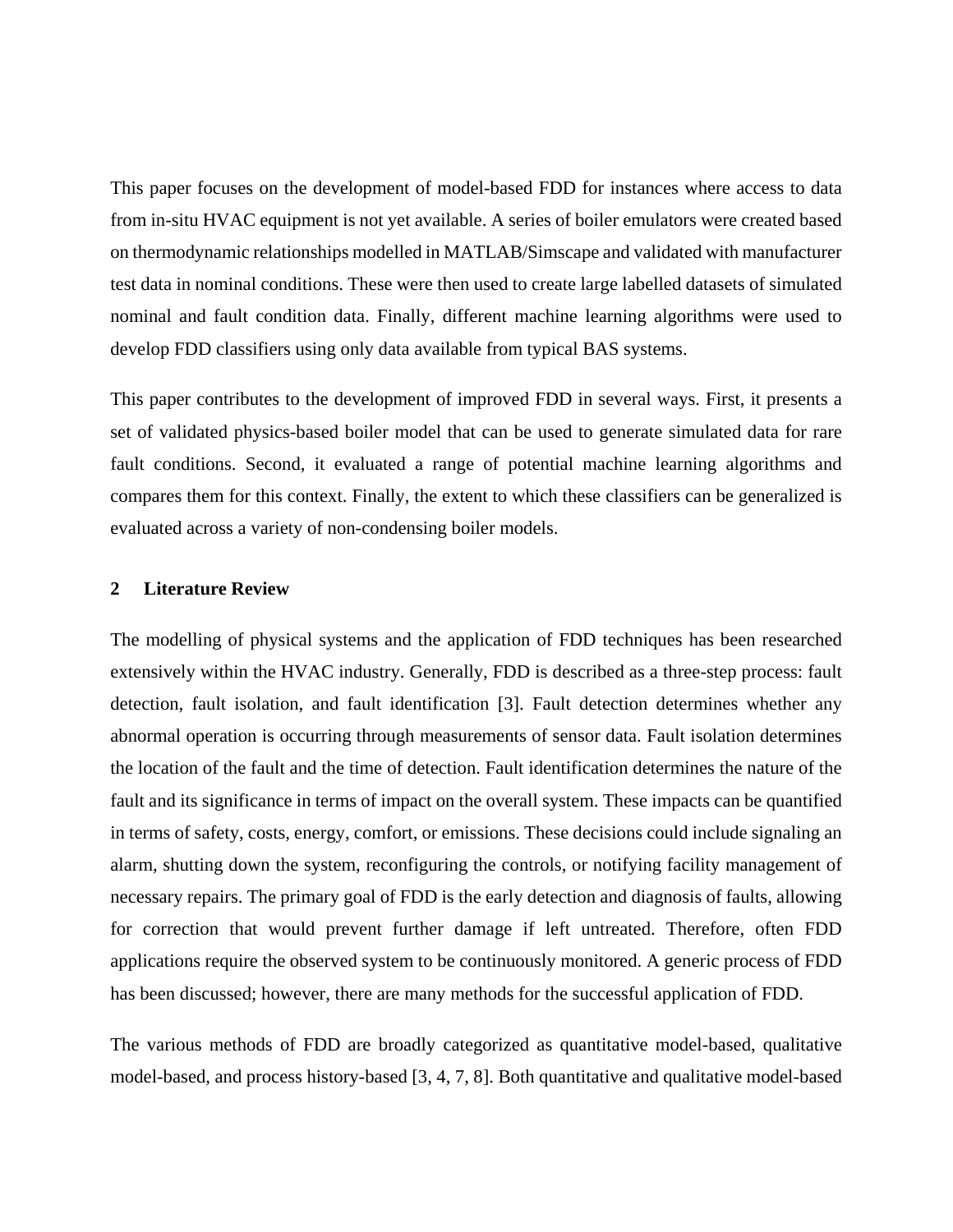FDD utilize an understanding of the underlying physics of the system to develop relationships between inputs and outputs [3, 4]. However, quantitative model-based FDD creates a relationship between inputs and outputs from mathematical functions [3, 4]. While, a qualitative model-based FDD expresses the relationship through a qualitative understanding of the physical system for example expert systems [3, 4]. Meanwhile, the biggest difference between model-based approaches and the process history approach is the source of *a priori* knowledge used to evaluate faults. In model-based or *white-box* approaches [4], this knowledge is gathered from first principle relationships, whereas process history-based methods (*black box* approaches) gather this information from historical data correlations with no regard to the system physics [4]. Hybrid approaches combine both models and historical data using a *grey-box* approach. The following sections elaborate on the background and the recent FDD approaches beginning with model-based approaches.

#### **2.1 Model-Based Approaches**

The discussion begins with the FDD strategies used with a model-based FDD. It is assumed modelbased methods have a lack of sensor data; therefore, the parameters are often developed through an understanding of the underlying physics of the process. The quantitative model-based approach uses mathematical functions to define relationships between inputs and outputs of systems. Analytical redundancy is used to compare sensor measurements to model outputs ('analytically measured results') and uses the differences ('residuals') as inputs to the FDD algorithm [3]. Meanwhile, the qualitative model-based approach also uses a physical understanding of the system while observing qualitative relationships between inputs and outputs. , For example, an expert system, where a computer mimics the problem-solving methodology that a human expert would follow in order to come to a conclusion [3]. The goal of qualitative model-based is to encompass a detailed understanding of the system while avoiding the rigidity of numeric solutions that often overfit systems [7].

The development of a fault detection and diagnosis strategy requires modeling the HVAC equipment. White-box modeling uses physical laws and detailed knowledge of the process and equipment to create a model. The detailed knowledge is often complex and requires expertise in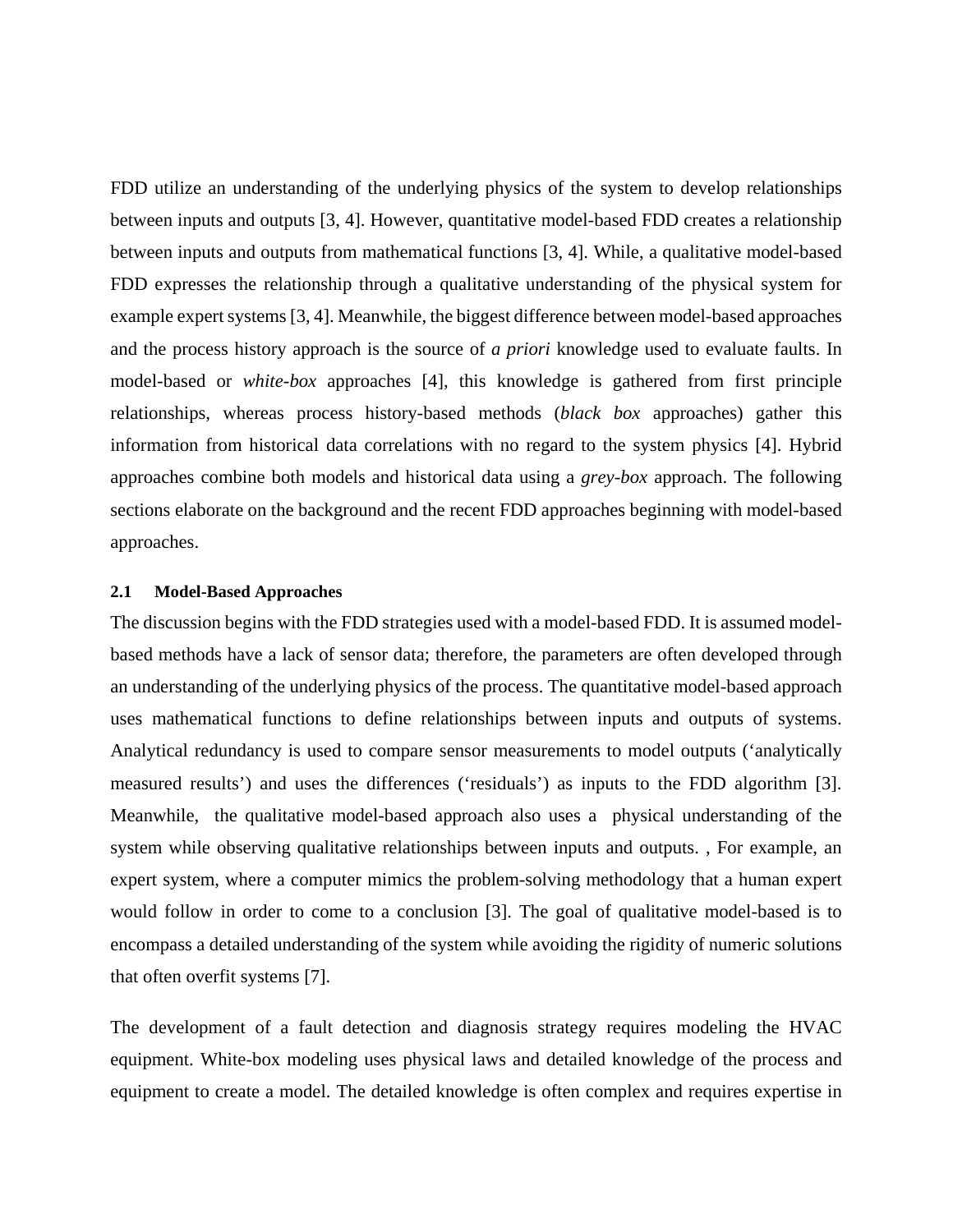understanding how to apply physical laws properly; imprecise assumptions that lack bearing in practice may thus result in poor accuracy [9]. The strength of white-box models lies in its ability to be generalized [9, 10, 11]. Unlike black-box models that are limited to the data domain used for training, white-box models can encompass a wider range of operating conditions, providing users with an increased understanding of how performance changes. Finally, the white-box model represents a system more closely as it uses specific knowledge of the inner workings of a system [9].

A model-based approach would require, first, a physical model of the HVAC equipment based on first principles and, secondly, an FDD strategy based on the physical model. Physical models using a white-box modeling strategy have been applied for a wide range of HVAC equipment, including Air Handling Units (AHU), cooling and heating coils, fan and pumps, chillers, and cooling towers [9, 10]. Many physical models of boilers have been developed and vary according to their level of detail, the calculation method, and input parameters [12]. Glembin et. al. [12] provide an overview of developed steady-state and dynamic boilers models. In addition, the authors discus the development of a low complexity dynamic boiler model. Complexity is minimized by utilizing a low number of input parameters, taken mostly from manufacture data. The dynamic boiler model proves to model steady-state performance highly accurately, while dynamic performance suffered from poor accuracy. Additional physical model of boilers includes Satyavada and Baldi [13], who developed a dynamic condensing boiler model. The boiler model formulates a set of partial differential equations that model condensing and non-condensing boiler operation upon infinitesimal elements. This model was extended by Baldi et al. [14] who performed model-based FDD on a condensing boiler model. The authors develop a strategy capable of detecting deviations of boiler efficiency and faults for sensors and actuator. This work also presents the novel idea of "virtual sensors", a method for estimating flow rates, that avoids the cost of installing expensive flow meters. Additional boiler models include, those developed by Haller et al. [15] who investigated the steady-state modeling of multiple fuels, including oil, gas, pellets and wood chips. The ASHRAE [16] three-component boiler model consisting of the combustion chamber, combustion gas-water heat exchanger, and a water-environment heat exchanger has been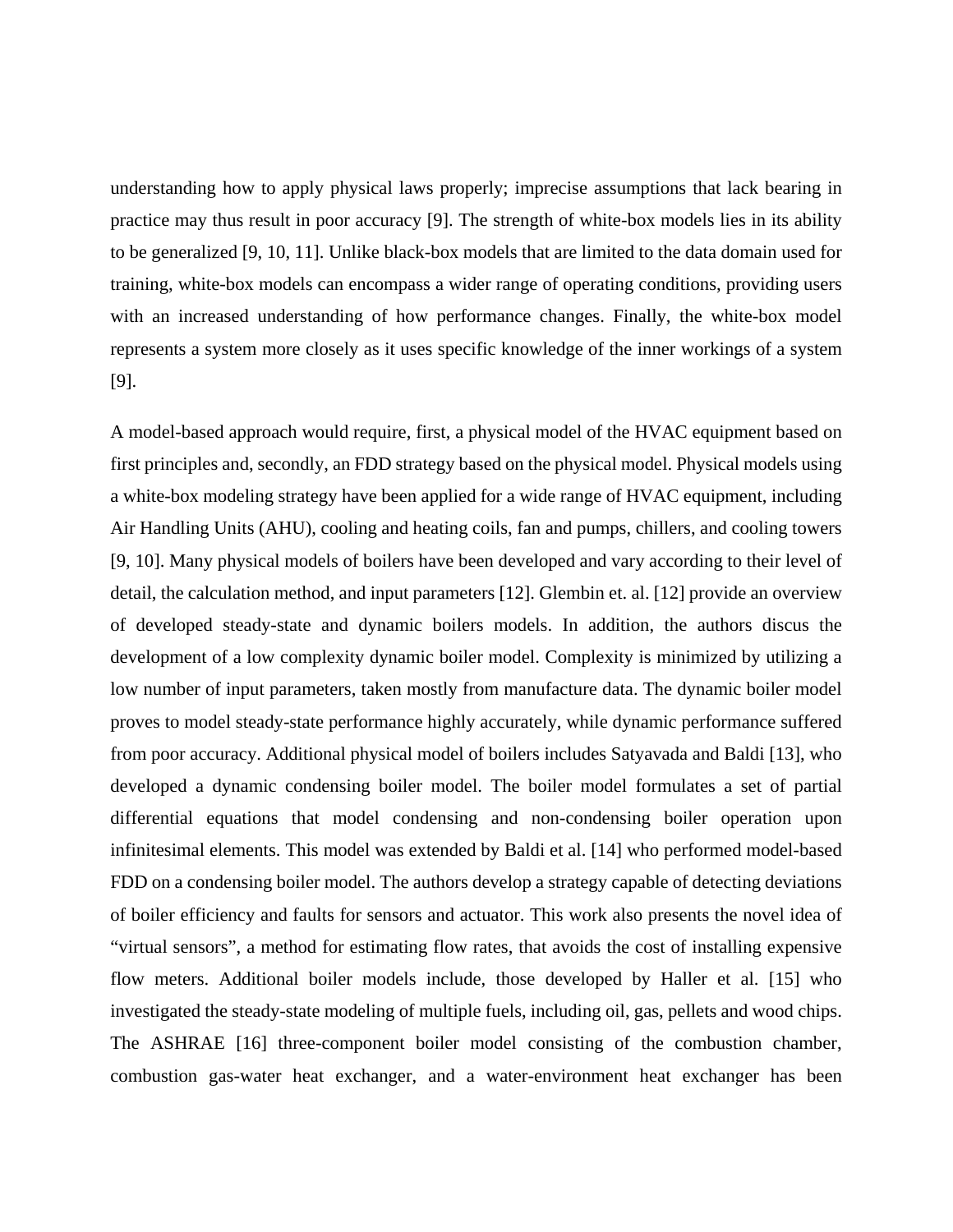extensively referenced in these previously referenced works, as has the work of Bourdouxhe and Lebrun [17].

Despite the novelty of the discussed boiler design, most of the described boiler models lack a discussion of fault scenarios. As described by Li and O'Neill [6], most physical models of HVAC equipment assume normal operation with no failure points. A fault modeling scheme would allow the generation of faulty equipment performance, all the while providing data to allow testing and assessment of the FDD tool. In addition, by generating faulty data for a range of HVAC equipment (i.e., many boiler models), the robustness of the FDD scheme may be evaluated.

The white-box modelling of HVAC systems proves to be complex due to the interactions across multiple domains, including, thermodynamics, fluid mechanics, heat transfer, electro-magnetics, control systems, and electrical circuits [18]. Fortunately, there exist software capable of white-box modelling of HVAC equipment, including Modelica [19], Simscape [20], TRNSYS [21], HVACSim+ [22]. These modelling software handle many of the cumbersome differential equations present in HVAC components. This paper utilizes Simscape, a toolbox within MATLAB/Simulink for several reason. First, MATLAB, with or without Simulink, is broadly used for model predictive control, particularly the development of physics-based models to simulate system behavior. In addition, Simscape allows for the modelling of physical systems across multiple domains including electrical, mechanical, thermal, thermal liquid, two-phase liquid, gas, and moist air. Simscape avoids abstract mathematical equations through the application of component blocks, providing the designer with a user-friendly and simple design process. Each block represents a component of a physical system, allowing for multiple components to be combined through their respective energy flows. As for the design of the non-condensing boiler, the structure was inspired by the work presented by Mathworks [23]. This example demonstrates the application of a non-condensing boiler for the heating of a residential house. The components of the system – combustion chamber, heat exchanger, and a water source – were adopted for this research. The fundamental component of the combustion chamber was alleviated by this example [23]. The provided component could emulate the heat and mass transfer associated with combustion for any hydrocarbon fuels. The parameters within the heat exchanger component were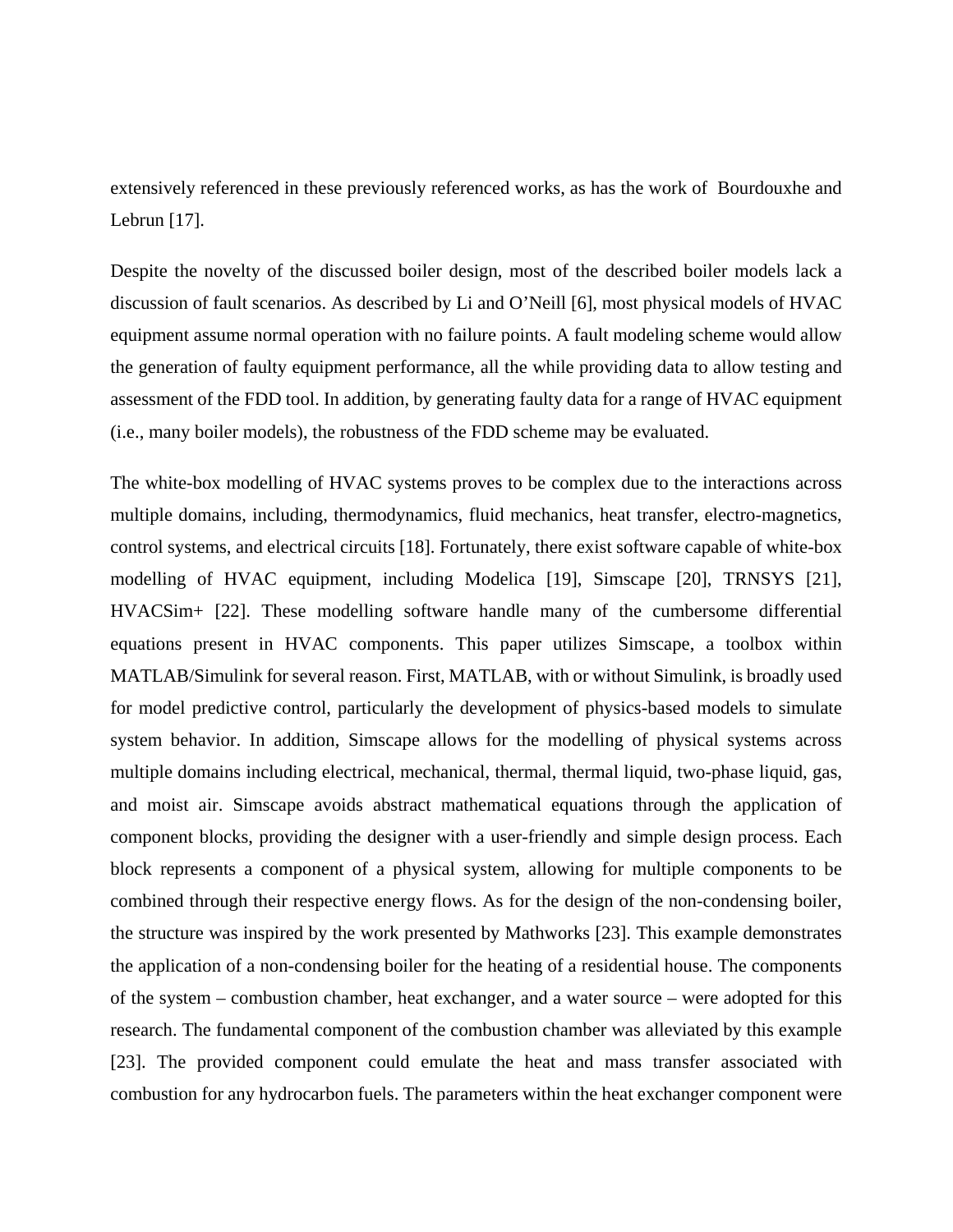modified for each boiler model according to manufacturer data. In addition, this paper leveraged the provided components to provide data on fault scenarios, including, increasing excess air within the combustion chamber and increasing fouling within the heat exchanger. The methodology of the parameter selection and fault modelling is described further in this paper. Several papers have been published that utilize Simscape for modelling of heating systems, however their modelling of boilers tends to be simplified. For example, several studies. [24, 25] and model the thermal dynamics of a heating system within a building, while avoiding direct simulation of a boiler. The heating source is designated as either a lumped model [24], or a heat source adjusted according to the necessary heat output required to achieve a temperature setpoint [25]. Another study [26] utilizes Simscape to model the performance of a boiler within a multizone residential building. The authors model the boiler manually by applying differential equations that calculate the heat generated. However, this task can be simplified by utilizing the heat exchanger component provided within Simscape. Dahash et. al. [27] present a comparison between EBILSON, a Modelica based simulation software, and a Simscape model for district heating system model. The research models a heat load, heat source, piping network and pumps with first principles. The heat source is simplified to model the dynamics of the water loop and assumes constant heat inputs. This research concludes that despite Simscape having less literature discussing its application towards physical modelling, it is as capable as Modelica to model complex physical systems [27].

The application of model-based FDD schemes has seen various non-heating HVAC applications. In one study, a model-based FDD of an entire HVAC system (central plant and terminal units) was modeled using support vector machines as the fault classifier. These authors simulated three faults individually: a stuck damper, cooling coil fouling/block, and a decreasing supply fan speed, each at three levels of degradation. The results of model-based FDD proved highly accurate to detect and diagnose individual faults at varying degrees. Zhou et al. [28] developed a similar model-based FDD strategy for an entire HVAC system, including the cooling tower, chiller, pumps, and heat exchangers. The authors provide a method of using performance indices to evaluate the residual between normal and faulty operation. The performance indices evaluate the effect of faults within each sub-system. The author presents fault models of fan motor degradation, condenser and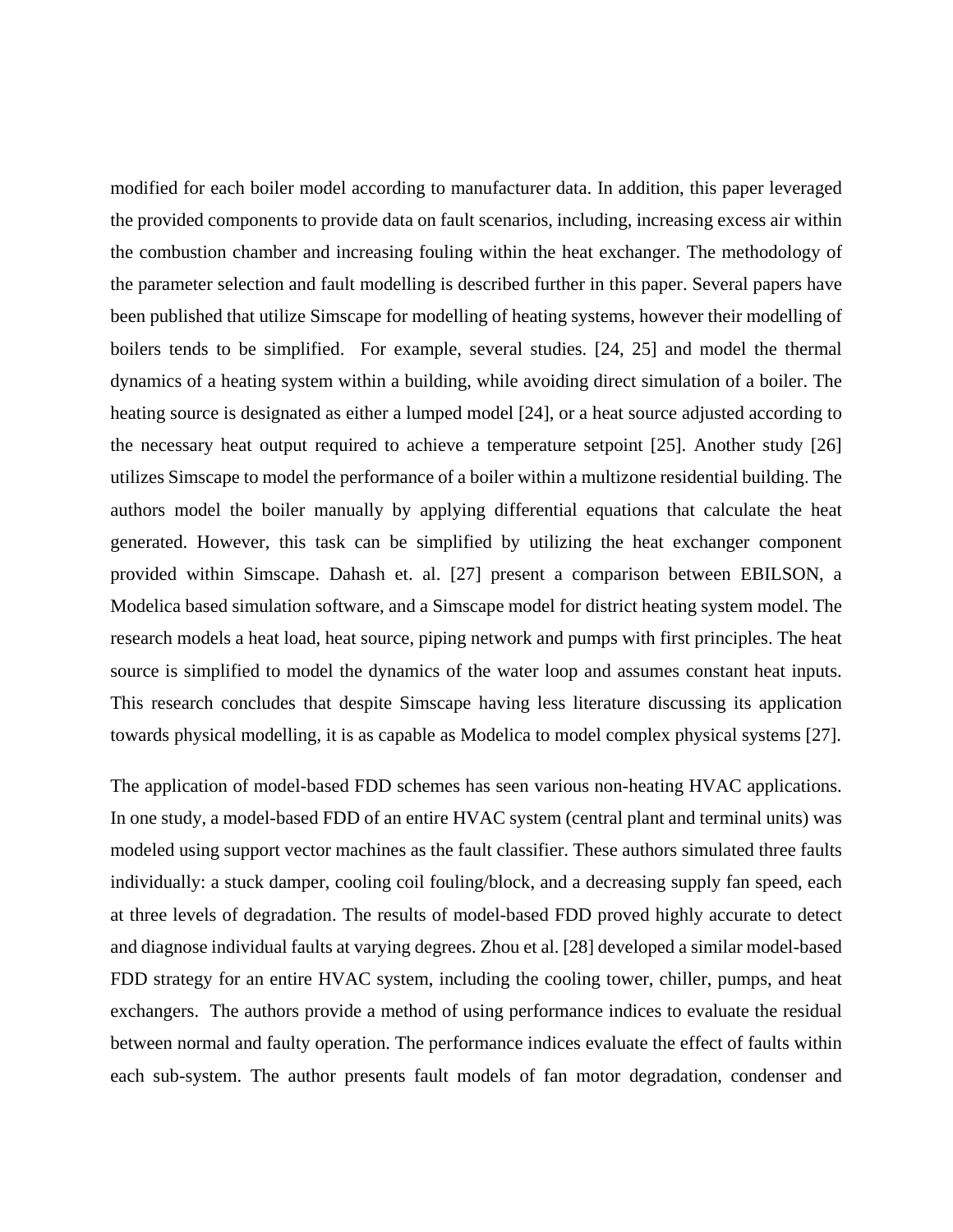evaporator fouling, compressor motor degradation, partial clogs in pumps and pipes, and tube fouling, all of which are evaluated at two severity levels. The results indicate an ability to an ability to perform FDD accurately with increased severity levels. Finally, an ongoing study by the National Energy Renewable Laboratory investigates the application of fault modeling within HVAC simulations to develop FDD strategies [29].

#### **2.2 Process History Approaches**

The process history approach develops detailed models primarily from available data. Inputs and outputs are known and measured, and relationships are typically created through mathematical means including applications of statistical and non-statistical methods. Process history approaches have the strength of possessing knowledge and data throughout a systems lifecycle. However, the FDD scheme developed is only as accurate as the available training data, meaning re-tuning is necessary as more data is gathered. In addition, the process history method lacks physical significance, meaning that relationships are inferred based on correlations between the measured inputs and outputs but are not based on fundamental physical relationships [3]. Examples of applications of the process history method for HVAC equipment include: black-box models of residential HVAC equipment [30], FDD for water chillers using principal component analysis [31], and several review papers discussing the various applications of the many statistical and nonstatistical methods for modelling HVAC equipment [3, 10, 11]. Again, there is a paucity of literature providing examples of the application of process history approaches for FDD to heating boiler systems.

### **2.3 Hybrid Approaches**

The combination of model-based and process history approaches for modeling and FDD is referred to as a grey-box method. Generally, grey-box models are developed by utilizing a mathematical framework and derived parameters from sensor data [10]. Integrating the underlying physics to the model allows it to be physically meaningful. While the derived parameters are formulated from statistical or non-statistical methods from sensor data. The grey-box model offers improved accuracy compared to white-box and improved generalization compared to black-box [10]. A variety of HVAC equipment have used this approach, including the Gordon-Ng Universal Chiller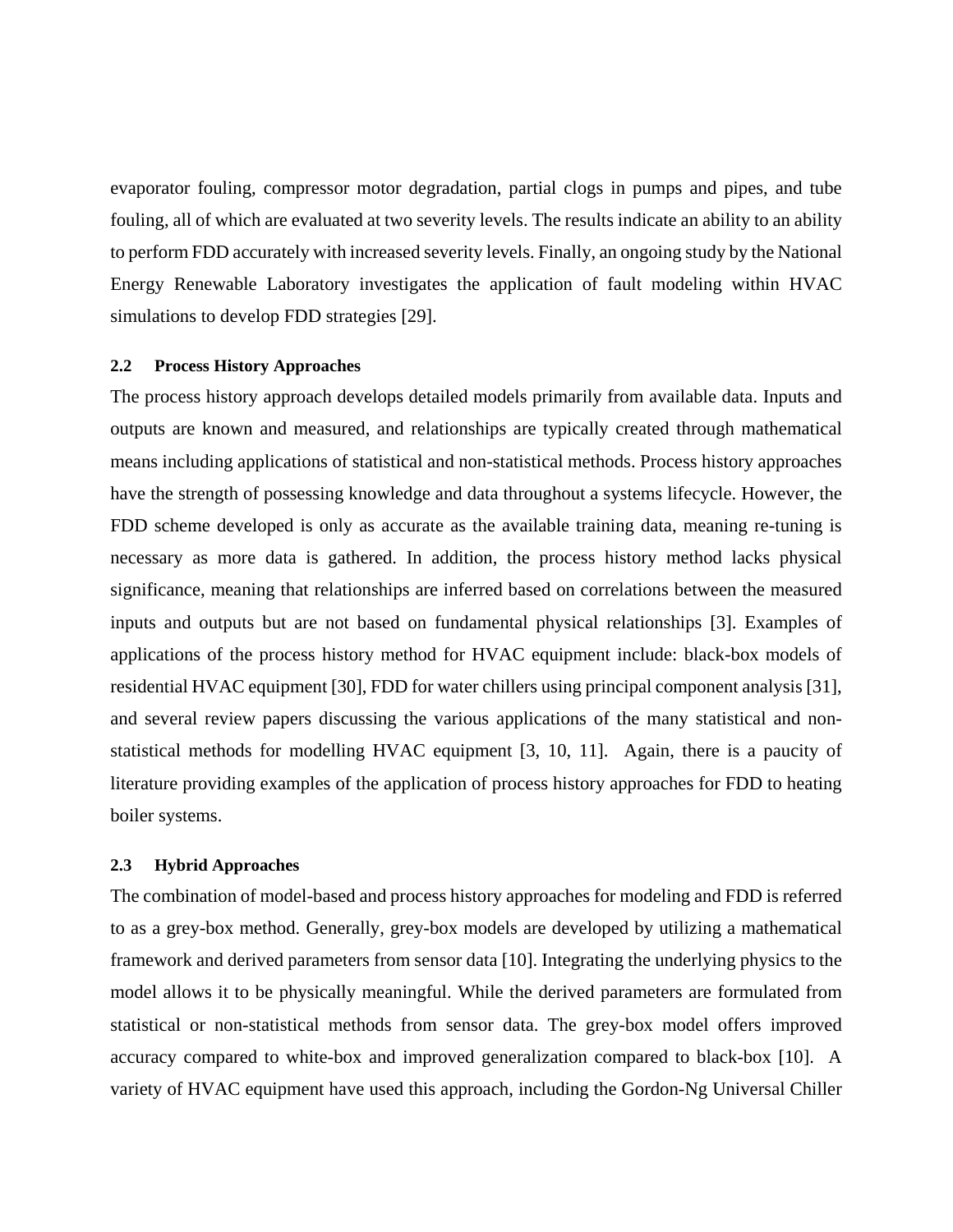Model [32], which developed a relationship between the first and second laws of thermodynamics and was then calibrated specifically to the chiller using linear regression with collected sensor data. This grey-box model was then extended as an FDD tool for centrifugal chillers which successfully identified 5 different types of degrading chiller faults [33]. Afram and Janabi-Sharifi [34] presented a methodology for developing grey-box models of air handling units, energy recovery ventilators, buffer tanks, radiant floor heating, and a ground source heat pump. In this method, white box models were developed using energy balance equations, while parameters were estimated from collected data using a non-linear least-squares optimization technique [34]. Unlike the process history approaches, a handful of boiler-specific grey-box models were found in the literature. Farooq et al. [35] presented a methodology for modeling a low-pressure electric hot water boiler. The authors first modelled the stratified water temperature with energy balance equations in Simulink. While the parameters were evaluated from collected data using non-linear least squares optimization. The results of two cases of boiler performance were replicated with high levels of accuracy. Romeo and Gareta [36] present the results of a feed forward neural network model capable of identifying the amount of fouling present in a biomass boiler. As well, the author describes a second method for fouling detection with a thermodynamic model. The authors then combine these two models and show a quicker and more robust ability to predict fouling within biomass boilers then each separately. Teruel et al. [37] present a methodology for detecting accumulation of ash on furnace through the application of feed forward neural networks and sensor data from heat flux meters. The author states that using several subsets of neural network allows the model to have increased physical meaning. However, the author notes the complexity of performing the proposed task. Additional review of the literature indicates that modeling of boilers tends to focus on large-scale boilers commonly used in power plants; rather than those used in residential buildings.

# **2.4 Summary of Literature Review Findings**

This review of the literature has shown that while boiler performance has been well-considered in the literature using model-based approaches, there has been little application of FDD within the heating context. The papers that study FDD applications towards heating elements have been found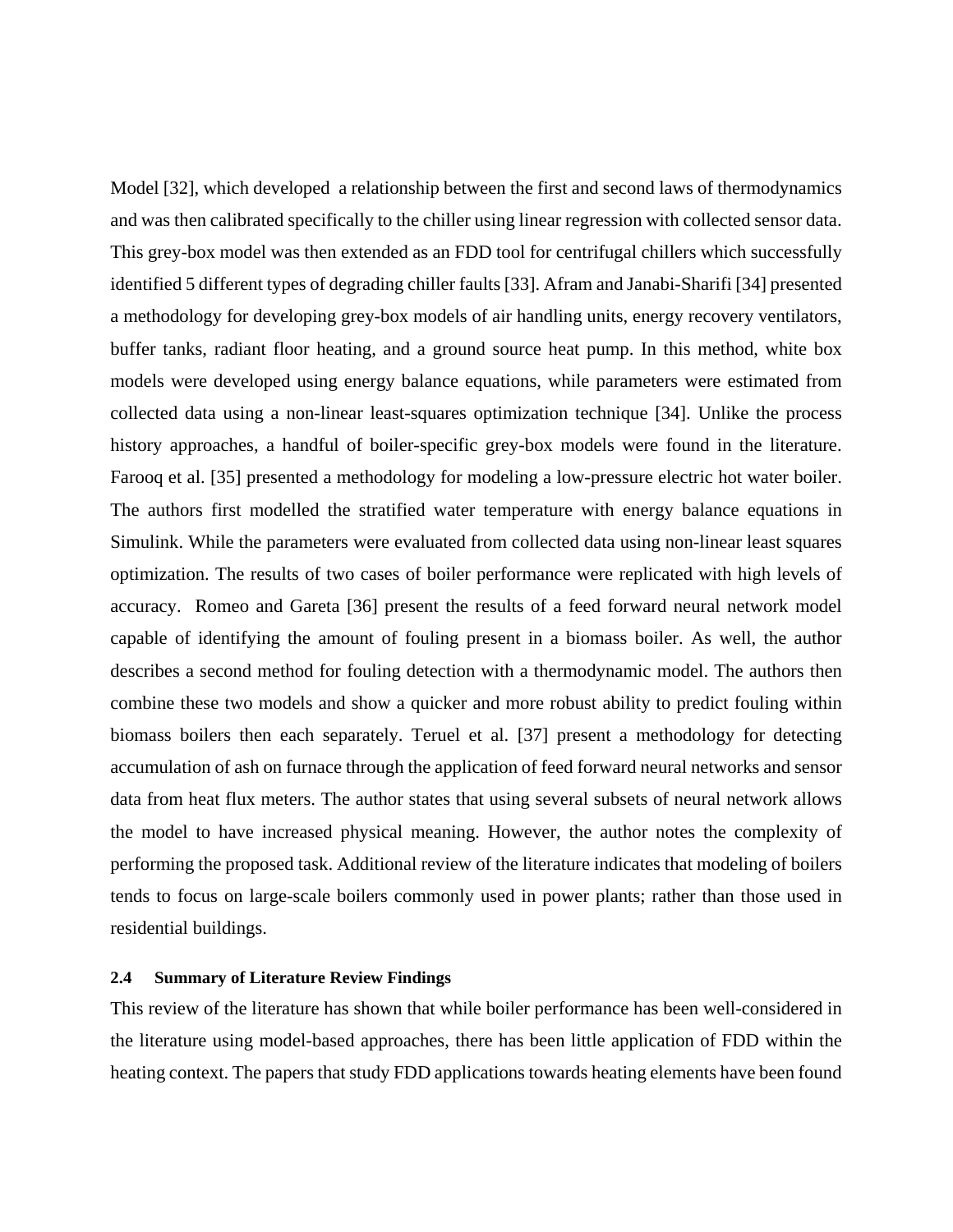to focus on industrial applications and are generally performed through hybrid modelling means [35, 36, 37] .. Therefore, research gaps are presented as such(1) there is a need for a validated white-box model capable of simulating boiler performance within the context of residential/multiunit residential, (2) creation of a dataset for various operating conditions, encompassing fault-free and faulty performance, and (3) development and evaluation of a FDD tool capable of distinguishing between the various faults that may inhibit boiler performance. The importance of this research gap is found within legacy buildings, which lack the necessary data for the successful implementation of process history based FDD. In addition, the literature tends to focus on singular boilers, ultimately creating FDD tools for highly specific situations [13, 35, 37, 36].

This research paper addresses these gaps by presenting a model-based application for boiler fault detection across a range of non-condensing boilers, with a focus on the machine learning algorithms most effective for individual and generalized fault detection and classification. The Simscape heating system model [23] described above was determined to be the most effective starting model based on those reviewed, in part because Simscape offers the ability to model both steady-state and dynamic performance, there have been various applications within research papers focused on modelling of heating [24, 25, 26, 27], as well as providing the fundamental components necessary to model this system. The classification algorithms considered as potentially useful for this research include Random Forest [38], Decision Trees [39], and k-nearest neighbour [40] and Support Vector Machines [41]. The most promising trained models were then tested using a range of non-condensing boilers to test the generalizability of this approach.

### **3 Methodology**

The methodology for developing an FDD tool for non-condensing boilers is presented. This research was undertaken in three steps: (1) development and validation of a boiler emulator capable of simulating normal operation and operation under key fault conditions; (2) simulation of fault condition dataset; and (3) creation of a testing and training dataset for a machine learning model to identify fault conditions based on standard building monitoring system data points. These three steps were repeated for a set of boilers representing a full range of sizes from a given manufacturer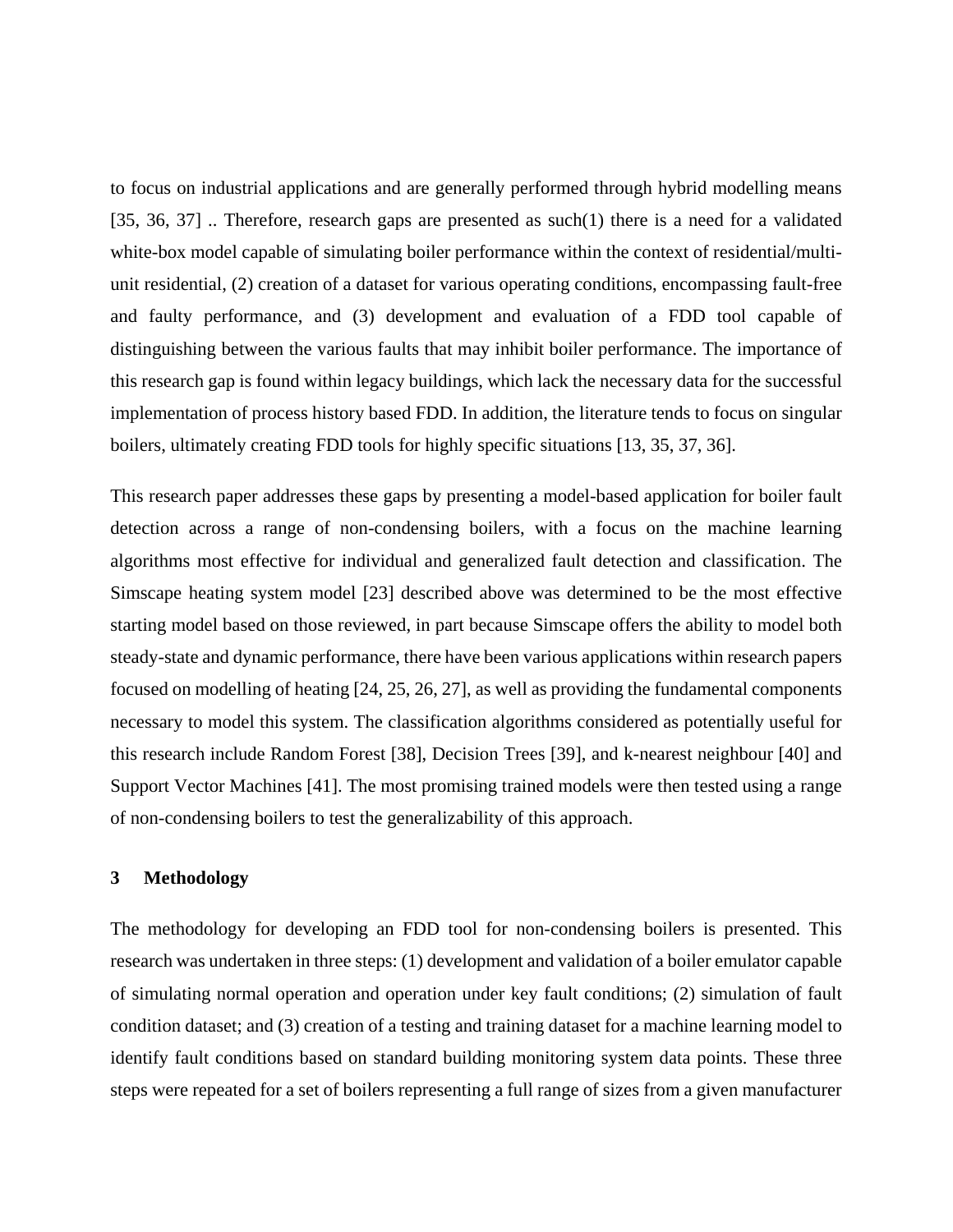(the Viessmann Vitorond 200 series) as well as two boilers from a second manufacturer (Raypak) so that results across boiler sizes and manufacturers could be compared to evaluate the ability for the resultant classification algorithm to be generalized.

#### **3.1 Emulator development and validation**

Fundamentally, a steady-state boiler may be divided into two components as described in [16]: the combustion chamber and a heat exchanger. Simscape provides many of the components necessary for the development of this boiler, including a heat exchanger, water loop pump and a component that models combustion. These components were assembled to create the boiler emulator. The following discussion highlights fundamental first principle concepts necessary to ensure modelling accuracy.

The model assumes the combustion chamber is adiabatic, that complete combustion occurs in the normal operation case, and that the input fuel (natural gas) can be assumed to be pure methane. The products of reaction are assumed to include only carbon dioxide, water vapor, oxygen, and nitrogen; i.e. incomplete combustion is not permitted in this model in the normal case. The general combustion reaction equation with hydrocarbons is formulated in Eq. 1, where *x* and *y* signify the number of carbon and hydrogen molecules, respectively. Eq. 1 provides the fundamental chemical relationship between the inputs and outputs of the combustion chamber.

$$
C_x H_y + (1 + Z) \left(x + \frac{y}{4}\right) (0_2 + 3.76N_2) \to \tag{1}
$$
\n
$$
\frac{y}{2} H_2 O + xCO_2 + (1 + Z) \left(x + \frac{y}{4}\right) 3.76N_2 + Z\left(x + \frac{y}{4}\right) O_2
$$

The inputs of the combustion chamber include the mass flow rate of the fuel, the temperature of outdoor air, humidity ratio of outdoor air, and temperature of the fuel. The mass flow rate of the fuel was found using Eq. 2. The formula is used within *ANSI/AHRI Standard 1500: Performance Rating of Commercial Space Heating* [42]. Typically, manufacturers provide an input rating for their boilers, while the higher heating value (HHV) is a property attributed to the type of fuel. The flow rate of combustion gas establishes the magnitude of the heat generated through combustion.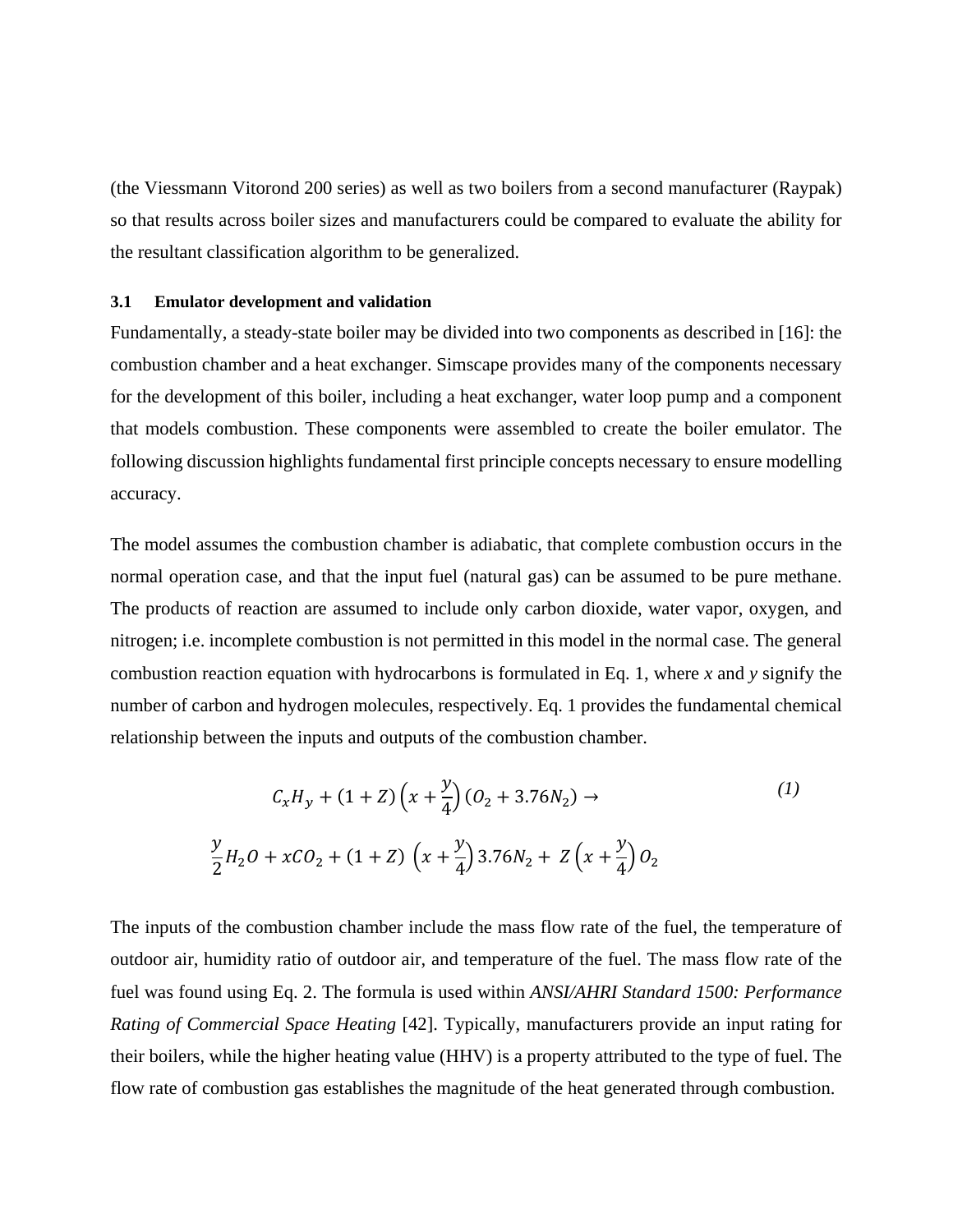$$
\dot{m}_{gas} = \frac{Q_{in}}{HHV_{gas}}\tag{21}
$$

Properties of outdoor air were selected to reflect a relative humidity of 65% at various outdoor air temperatures. While the fuel temperature was left constant and unchanged from the default value of 303 K. Figure 1 depicts the boiler emulator developed in Simscape with the combustion chamber along with its inputs shown. Before calculating the output of the combustion chamber, parameters within the component must be defined to calculate outputs. Specific heat capacities, fuel heating values, and boiler geometries were assumed to be constant for each individual boiler, as summarized in Table 1. Note that while the inlet fluid temperature is assumed constant, this is due to the fact that this is true instantaneously and given the speed with which steady-state is achieved (typically less than 15 seconds, which is a typical-to-fast sampling rate for a BAS), this was determined to be an acceptable assumption for these models. A range of inlet temperatures was simulated to create the training dataset, thus capturing the longer-duration change in this parameter.

| Component                          | Parameter                                  | Value and Source        |
|------------------------------------|--------------------------------------------|-------------------------|
| <b>Boiler</b>                      | Hydrocarbon lower heating value            | $50$ MJ/kg [6]          |
|                                    | Fuel specific heat at constant pressure    | 2191 J/kg/K [6]         |
|                                    | Dry air specific heat at constant pressure | 1005 J/kg/K [7]         |
| Gas/Water Heat Exchanger           | Flow arrangement                           | Shell and Tube [8]      |
|                                    | Number of shell passes                     | 2[8]                    |
|                                    | Wall thermal resistance                    | $0$ K/W [9]             |
|                                    | Hydraulic diameter for pressure loss       | $101.6$ mm $[8]$        |
|                                    | Thermal liquid volume                      | $0.275 \text{ m}^3 [8]$ |
|                                    | Thermal Liquid - Initial temperature       | 333 K [8]               |
| <b>Water Mass Flow Rate Source</b> | Cross-sectional area at ports A and B      | $0.1 \text{ m}^2$ [8]   |
| PS Constant – Temperature Fuel     | Constant (Temperature)                     | 303 K [8]               |

*Table 1. Summary of Constant Component Parameters Across All Boilers*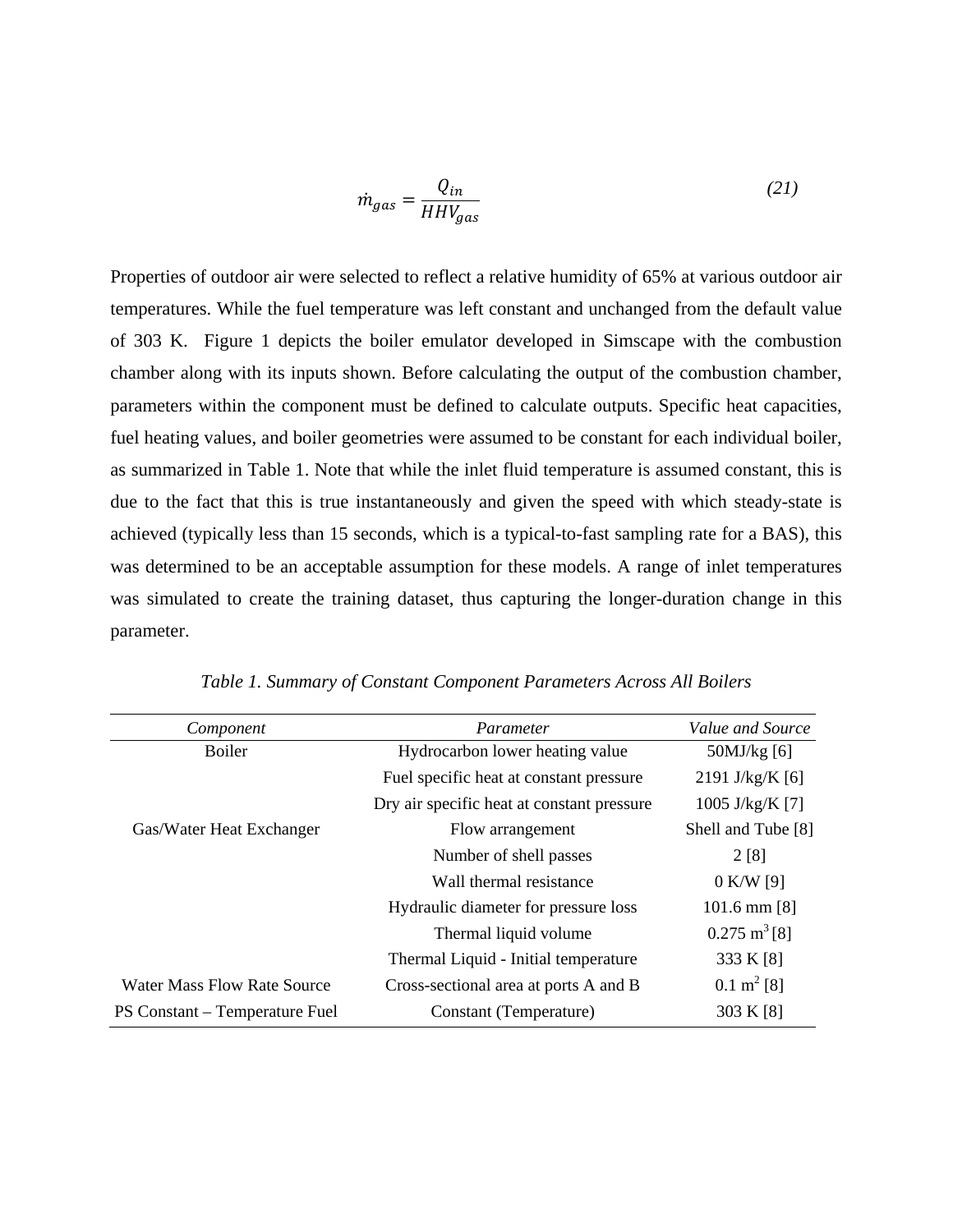

*Figure 1. Boiler emulator developed in Simscape.*

The only parameter that was necessary to calculate and validate was the Percent Excess Air or the  $(1+Z)$  term within Eq. 1. The value of excess air was validated according to the manufacturer specifications, often provided as either the amount of  $CO<sub>2</sub>$  or  $O<sub>2</sub>$  present in the flue gas. The combustion reaction results were replicated by calculating the mass percentage of the specified gas product. General expressions for these ratios are presented in Eq. 3 and 4.

$$
\%CO_2 = \frac{xCO_2}{\left(\frac{y}{2}H_2O + xCO_2 + (1+Z)3.76N_2 + Z\left(x + \frac{y}{4}\right)O_2\right)}
$$
\n
$$
\%O_2 = \frac{Z\left(x + \frac{y}{4}\right)O_2}{\left(\frac{y}{2}H_2O + xCO_2 + (1+Z)3.76N_2 + Z\left(x + \frac{y}{4}\right)O_2\right)}
$$
\n(4)

*The volume percentage of CO2 and O2 varies depending on the amount of excess air present during the reaction. The boilers were validated for the Vitorond boilers based on 10% CO2 present in the exhaust gas, as defined in the manufacturer specifications [43]. The outputs of the combustion chamber include combustion gas temperature, and heat capacity rate of combustion gas, and the heat generated through combustion. The temperature and heat capacity rate provide the necessary inputs to the combustion gas-water heat exchanger, while the heat generation is used to determine the efficiency of combustion.*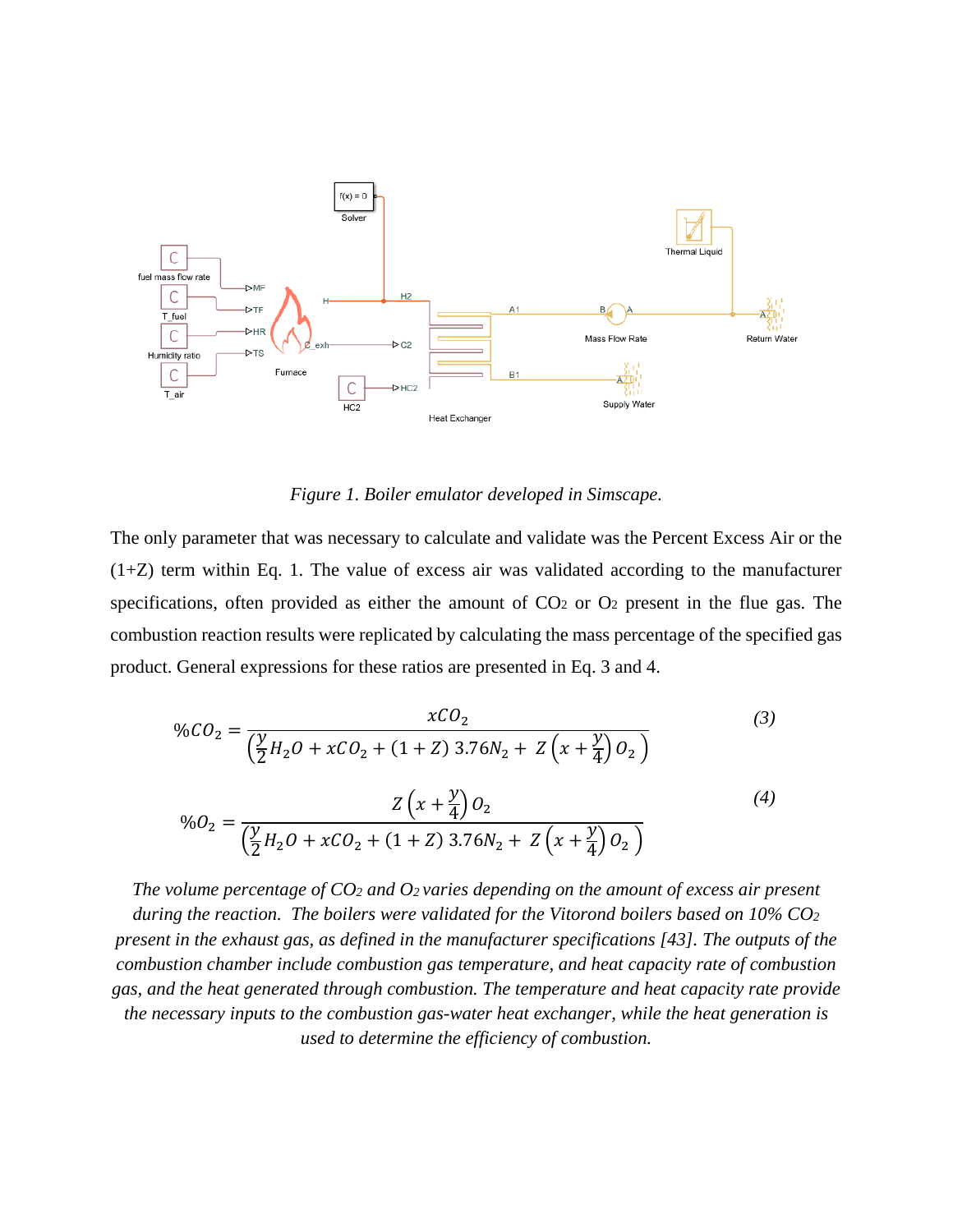The heat exchanger was assumed to be a two-pass shell-and-tube, with water in the tubes and combustion gas in the shell. The mathematical analysis used the effectiveness-NTU method [44]. Unlike the combustion chamber, the model parameters within the gas-water heat exchanger component are unique for each boiler model. The parameters that encompass these unique details of boilers include the thermal liquid volume, heat transfer surface area for the tube-side and shellside, and heat transfer coefficients. Most of these values are found within manufacturer literature. For example, the literature for the Viessmann Vitorond 200 VD2 series provides thermal liquid volume and heat transfer surface area for each of their boiler models within the series, allowing the model to fit manufacturer specifications for 11 unique boiler models [43]. Liquid-side heat transfer coefficients are kept as the default value within the component and were assumed to be constant while the calculation of gas-side heat transfer coefficients is discussed further.

The importance of the noted parameters is due to the mathematical relationship when performing heat exchanger analysis. The equation for the overall heat transfer coefficient of a heat exchanger is presented in Eq. 5, which shows the fundamental relationship between the heat transfer coefficient and the geometry of the heat exchanger. Simscape implements these equations used for heat exchanger analysis, simplifying the modeling process. Regardless, inputs must be provided either from manufacturer data or through calculation.

$$
UA = \frac{1}{h_i A_i} + \frac{R_{f,i}}{A_i} + \frac{\ln\left(\frac{D_o}{D_i}\right)}{2\pi k L} + \frac{R_{f,o}}{A_o} + \frac{1}{h_o A_o} \tag{5}
$$

The inputs for the heat exchanger model include the thermal liquid side and the gas side. The thermal liquid side inputs assume the liquid within the heat exchanger is water. The inputs include the mass flow rate of the water, return water temperature, and water pressure. Manufacturers provide these values since they provide the test conditions used for measuring the performance of boilers. The gas-side inputs include the outputs of the combustion chamber, the discussion of which has been presented.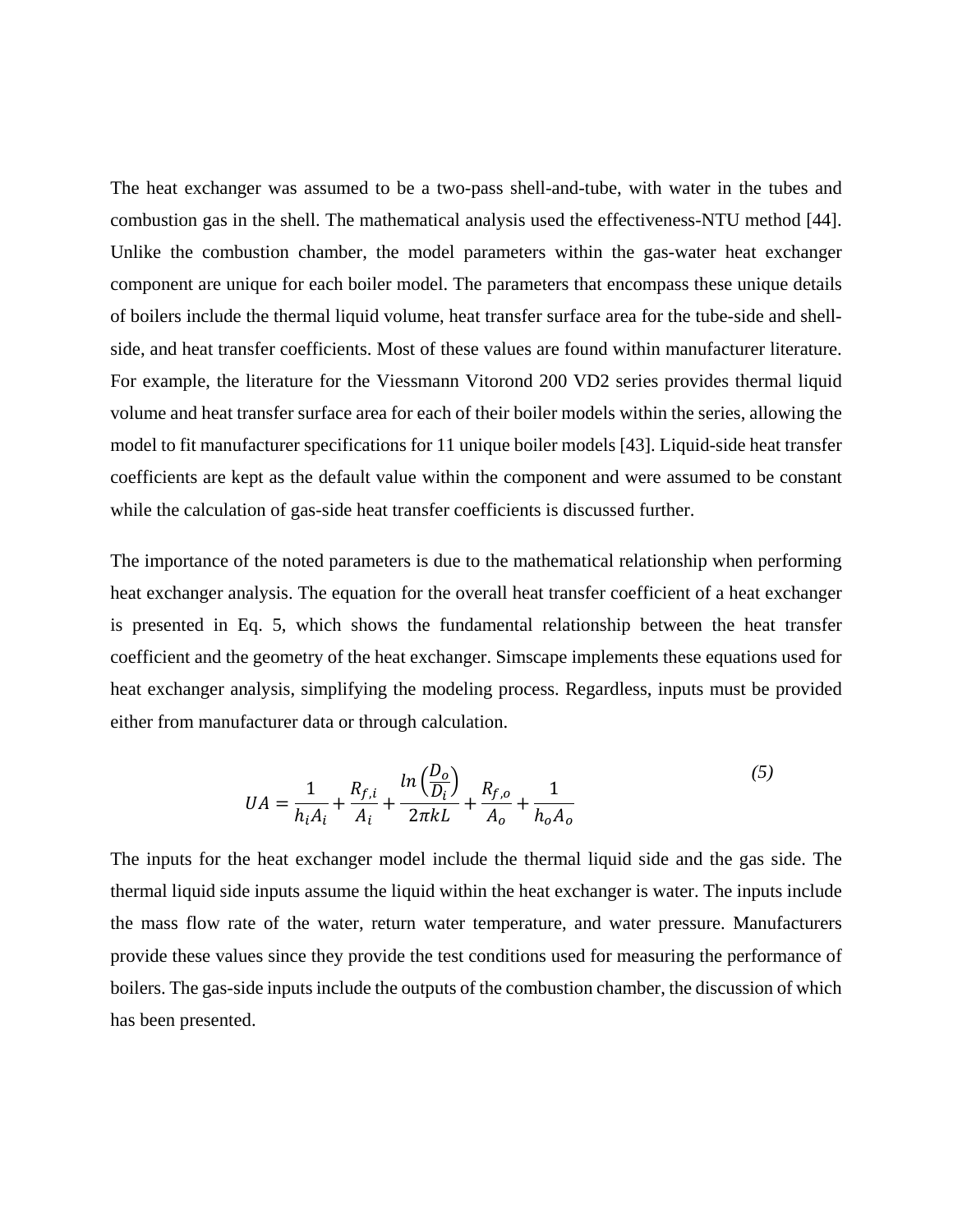A key parameter within the gas side of the heat exchanger includes a heat transfer coefficient of the combustion gases. Calculating the heat transfer coefficient was an iterative approach using manufacturer data of known operating conditions. The provided values of the temperature difference between supply and return water, the flow rate of the water, the heat output, and combustion and thermal efficiencies are evaluated with each iteration of the heat transfer coefficient. A flow chart depicts the calculation of the heat transfer coefficient (Fig. 2). The outputs reflect the operating conditions of the boiler model based on manufacturer data. The logic of the flowchart acts as a method for the validation of the boiler. The model was deemed valid once the simulated results were within an acceptable tolerance of the manufacturer's data. This method assumes that the heat transfer coefficient is constant throughout its operation. In addition, the results are further validated by simulating and evaluating performance of the model according to additional datapoints provided by the manufacturers. The results of the evaluation indicate that the assumption of a constant gas-side heat transfer coefficient is a valid one for each boiler over the operating range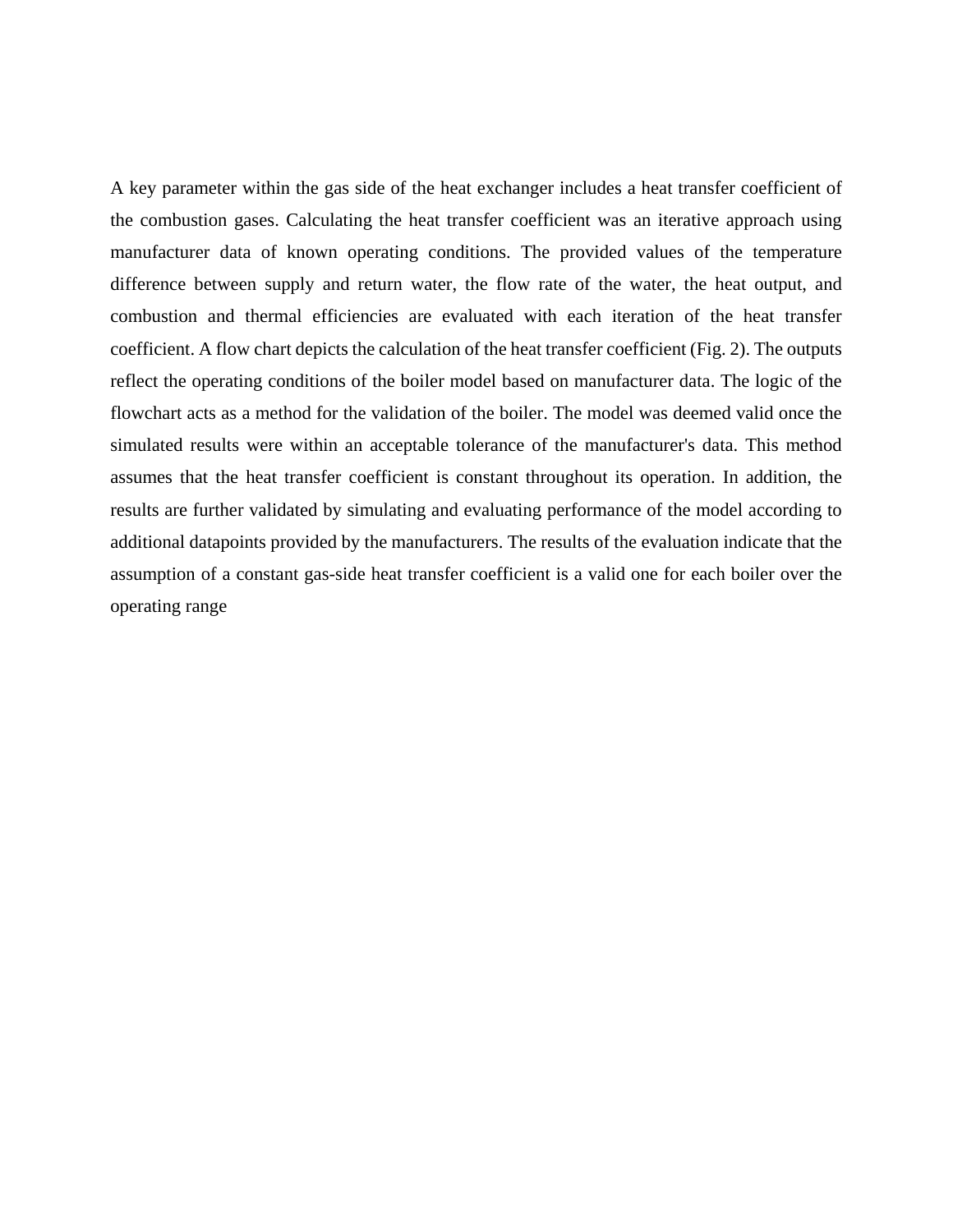

Figure *2. The iterative approach used for calculating gas-side heat transfer coefficient*

The discussion has shown the methodology used to develop a model of a boiler using primarily manufacturer data and test conditions outlined by standards. The validity of the model was evaluated by comparing outputs published by the manufacturers to those simulated within Simscape. One final metric that evaluates the validity includes calculations of non-condensing combustion efficiency and thermal efficiency, as outlined in BTS-2000 [45]. First, non-condensing combustion efficiency calculates the efficiency of the boiler considering flue gas heat losses. Generally, the equation is formulated as:

$$
Effy_{ss} = 100 - L_f \tag{6}
$$

 $L_f$  represents the flue losses in the exhaust gas, which is a function of the amount of  $CO_2$  present in the exhaust gas, the relative humidity of air supplied during combustion, the flue gas temperature,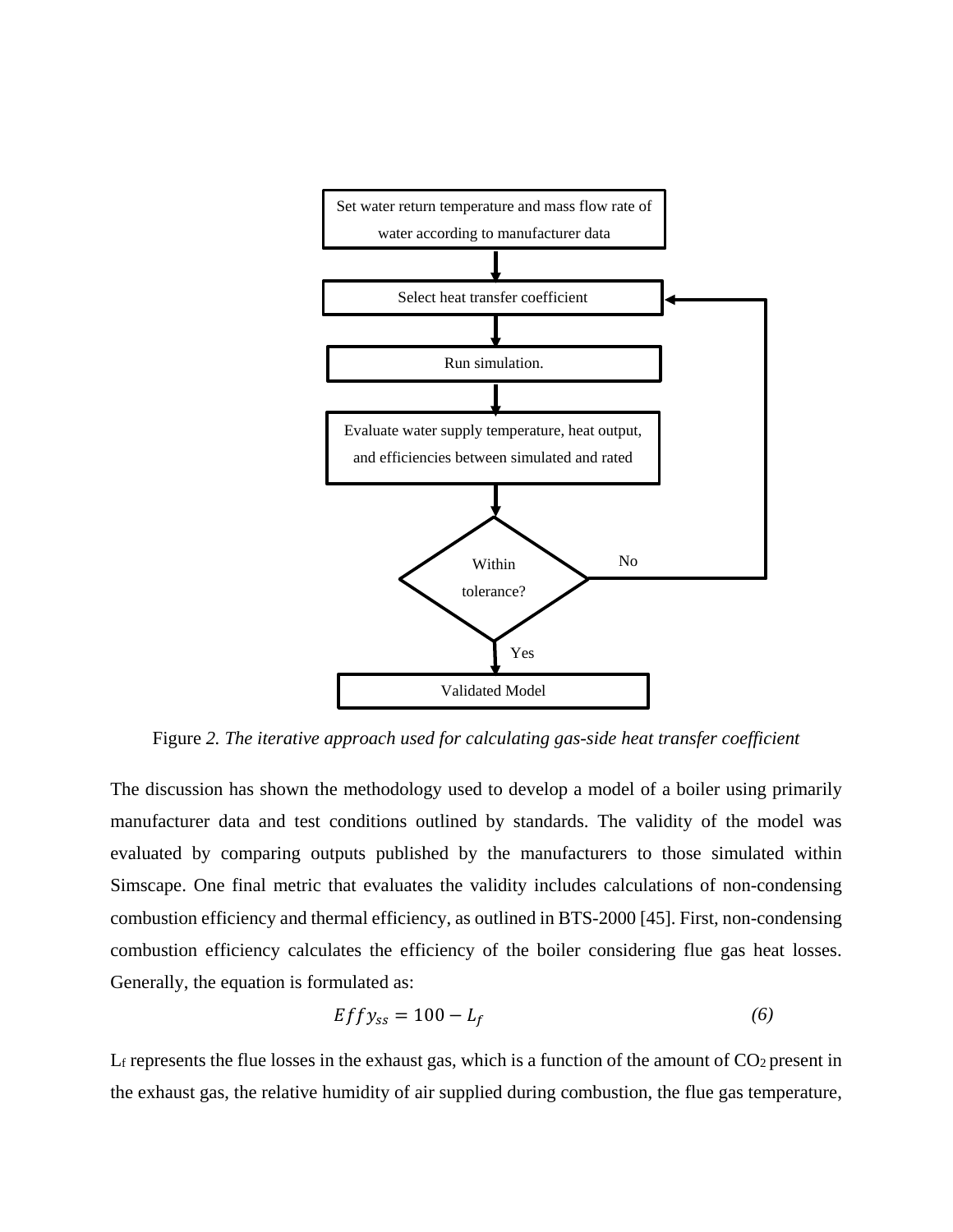room temperature, and several provided constants [45]. To evaluate the combustion efficiency, it is necessary to calculate the temperature of the flue gas. This was performed by first obtaining the properties of water for the inlet and outlet and the properties of gas for the inlet, all of which are calculated by the Simscape component. It assumed no heat loss occurred; therefore, a heat balance between the three known states can be performed. This means the heat received by the water side is the same as the heat rejected by the gas side. Thus, the properties of the exhaust gas and the noncondensing combustion efficiency can be calculated. Finally, the thermal efficiency of the boiler is calculated considering the heat input and heat output. The heat input is found using Eq. 7 while the heat output is found through the simulation outputs. Thermal efficiency is thus calculated with Eq. 8.

$$
Q_{in} = \dot{m}_{gas} \times HHV_{gas}
$$
 (7)

$$
\eta = \frac{Q_{out}}{Q_{in}}\tag{8}
$$

Therefore, the validation of the boiler is achieved by evaluating the temperature of water and exhaust gas, products of exhaust gas, the flow rate of water, and thermal and non-condensing combustion efficiency.

### **3.2 Development of a classifier training dataset for FDD**

In order to be practically useful, it is important that the most readily available parameters be used as input features for classifier training. To this end, the key control and sensor points from a BAS, namely entering and leaving water temperatures, pump VFD speed, outdoor air temperature, and room (fuel) ambient temperature. Initially the gas consumption rate was also considered, however this was difficult to measure in a series of case study buildings currently underway, and flue gas temperature (using a data logger on a thermocouple sensor) was considered in lieu.

The purpose of this dataset is to train machine learning models to classify field data to detect or predict fault conditions. Because it is highly undesirable to run boilers in significant fault mode (extremely high excess air, or permitting boilers to operate after scaling and/or fouling are known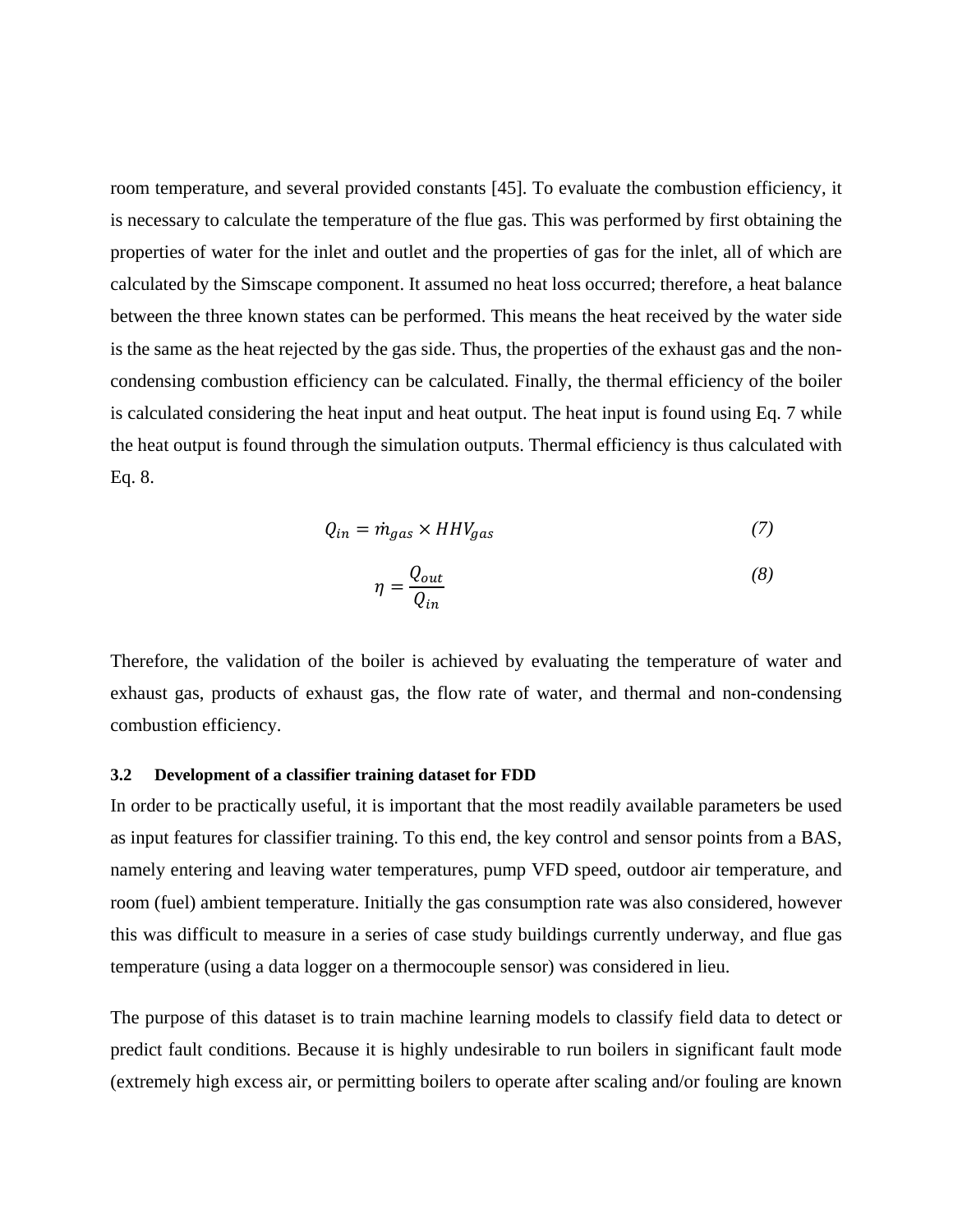to be present and significant), this is highly valuable to classify The dataset can be used to supplement logged data where certain faults have not yet occurred, and thus, the real-world data is unavailable. This provides insight on boiler operations prior to significant performance degradation or failure

A range of common boiler faults was incorporated through fault modelling: gas-side fouling (0.01,0.06,0. 11,…,0.46), water-side scaling (0.01,0.06,0. 11,…,0.46), and excess air (0.05, 0.1, 0.15,…,0.5). The performance of heat exchangers typically deteriorates due to the accumulation of deposits on the heat exchanger surface. Fouling increases the resistance to heat flow, therefore worsening the performance of the heat exchanger. This fault is represented as the fouling factor, Rf, the second and fourth term in Eq. 5. In practice, boilers operate with a certain amount of excess air for safety and maintenance reasons. Excess air is often introduced because it prevents incomplete combustion, the products of which include carbon monoxide, unburned fuels, soot, and surface fouling. However, as more excess air is introduced, the combustion efficiency decreases. An increased percentage of excess air causes a reaction to contain increased amounts of Nitrogen and Oxygen gas in the products, which absorb useful heat that is exhausted to the atmosphere, resulting in high losses. The modelling of excess air was performed by varying the inputs of equation 1, where term Z represents the percentage value of excess air. Fault modelling of excess air included simulating a range of excess air percentages. Table 2 provides a summary of the ranges used for fault modelling.

| Fault (Label)          | Component                 | Variable              | Nominal  | <b>Tested Range</b> |
|------------------------|---------------------------|-----------------------|----------|---------------------|
|                        |                           |                       | Value    |                     |
| Excess air $(X)$       | Boiler combustion chamber | Air flow rate         | $\theta$ | $5\% - 50\%$        |
| Gas-side fouling $(F)$ | Gas-Water heat exchanger  | Fouling factor $(\%)$ | $\theta$ | $F = 0.01 - 0.46$   |
| Water-side Scaling (S) | Gas-Water heat exchanger  | Scaling factor (%)    | $\Omega$ | $S = 0.01 - 0.46$   |

*Table 2. Summary of variables, faults and emulator implementation*

The boiler model was simulated with a variety of normal operating conditions in addition to these individual faults. The results of the simulations were used to generate a dataset intended to complement logged data from a BAS. As noted previously, only data points that are observed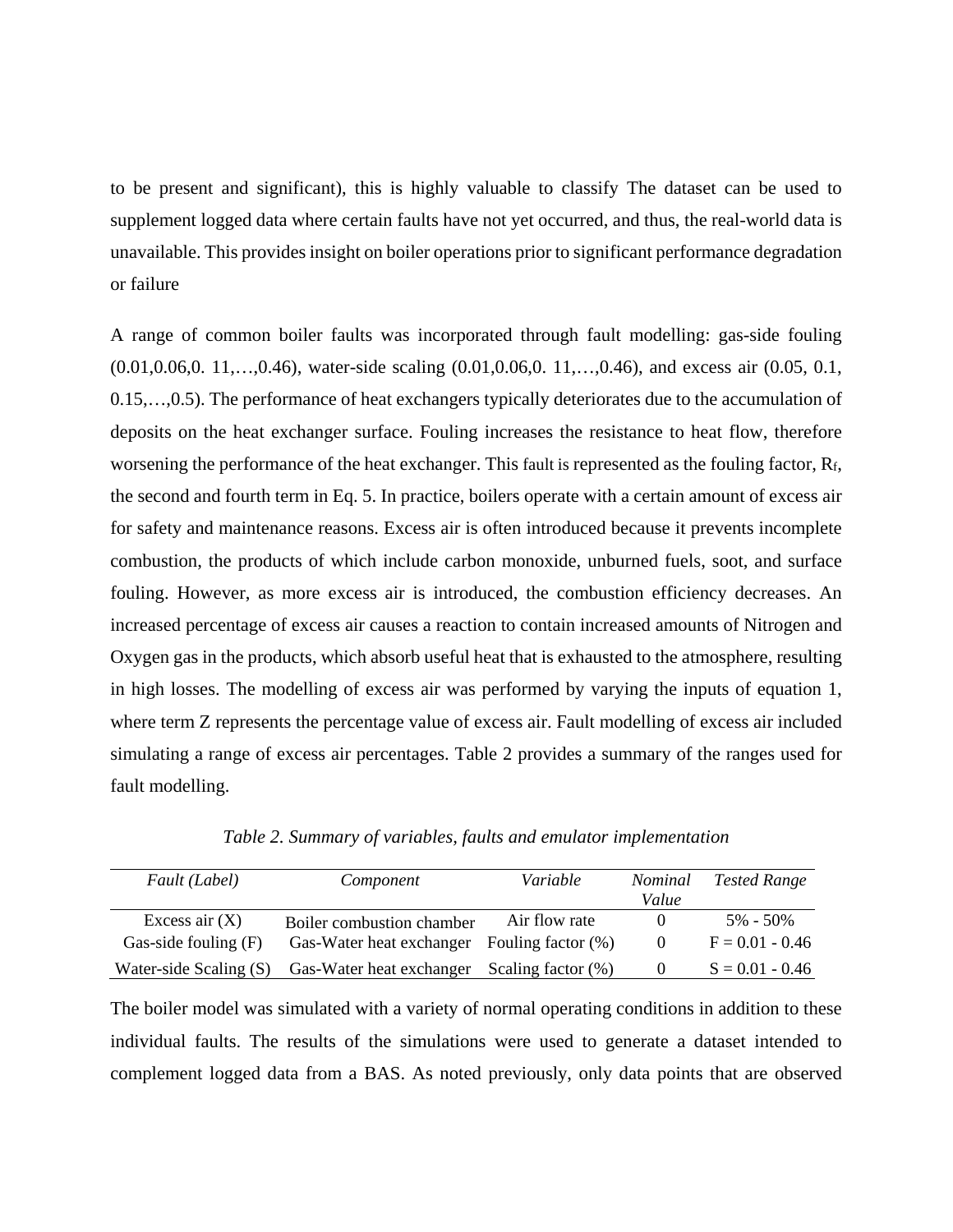within BAS were used to generate the dataset: the water flow rate, entering and leaving water temperatures, outdoor air temperature, gas consumption rate, and flue gas temperature. These outputs were collected and labelled with the associate fault. Iterations were performed, changing the gas fuel flow rate, water mass flow rate, outdoor air temperature, return water temperature, and the three faults. This fault modelling methodology was performed for 14 non-condensing boilers resulting in datasets with thousands of simulations for each.

#### **3.3 Classification using machine learning**

Several machine learning classification algorithms were tested on each of the generated datasets to create an FDD classifiers capable of analysing the input feature data and determining the nature of the fault.

Consistent with best practices for machine learning research, a selection of common classification algorithms was tested for their ability to distinguish between normal operation and each fault, informed by the literature review. These were namely K-nearest neighbour (KNN), Decision Trees (DT), Random Forest (RF), and Support Vector Machines (SVM). The algorithms were programmed in Python using Scikit-learn [46], which was used for model training, testing, evaluation, and result visualization. The procedure of evaluating classification ability requires first splitting the data into 80% training/cross-validation set and withholding 20% for tuned algorithm testing. This split was consistent for all algorithms tested and a 5-fold cross-validation method was used. Each machine learning algorithm was evaluated by performing a hyper-parameter search in conjunction with cross-validation, as summarized in Table 3. Grid Search was performed to evaluate an array of hyper-parameters which trained the algorithm with all possible combinations of parameters.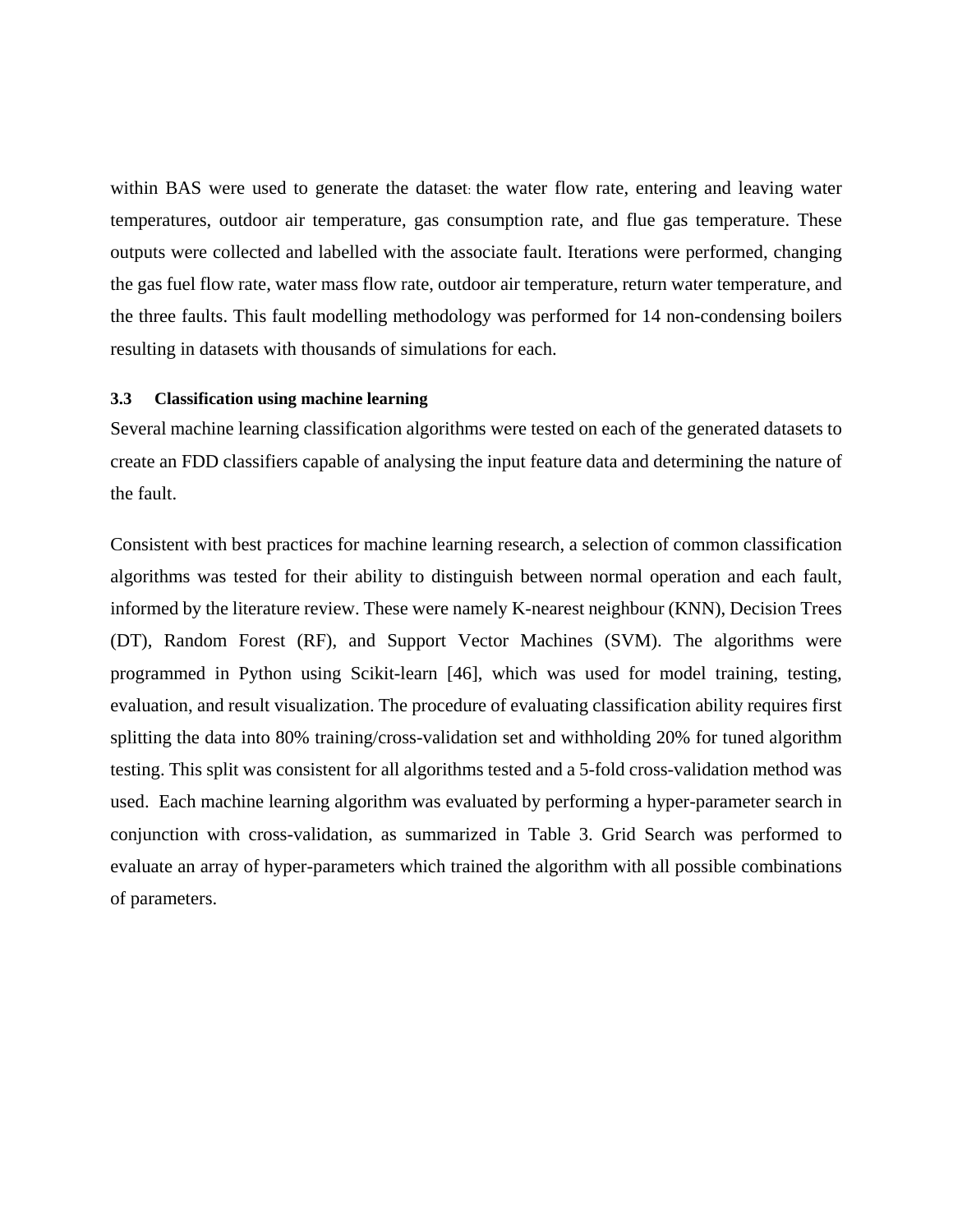| Algorithm                      | Hyper-parameter tested | Range                   |
|--------------------------------|------------------------|-------------------------|
| K-nearest neighbour            | K Number of Neighbours | $\{3,5,7\}$             |
| <b>Decision Trees</b>          | Maximum Depth          | $\{5,10,15,20\}$        |
|                                | Minimum Leaf Samples   | $\{1,2,5,10\}$          |
|                                | Minimum Split Samples  | $\{2,5,10\}$            |
|                                | Criterion              | {Gini, Entropy}         |
|                                | Splitter               | {Random, Best}          |
| <b>Random Forest</b>           | Maximum Depth          | $\{\,\}$                |
|                                | Minimum Leaf Samples   | $\{1,2,5,10\}$          |
|                                | Minimum Split Samples  | $\{2,5,10\}$            |
|                                | Number of Estimators   | ${100, 250, 500, 750}$  |
| <b>Support Vector Machines</b> | Kernel                 | {Radial Basis Function} |
|                                | Gamma                  | $\{0.1, 1, 10\}$        |
|                                | C                      | $\{100, 5000, 10000\}$  |

# *Table 3 Hyperparameter Searches by Algorithm*

The result of hyper-parameter tuning and cross-validation is a re-trained model with optimized classification results. The best hyper-parameters are applied to the testing data and classified. The result of the classified test data is evaluated through the scoring metrics: accuracy, precision, and recall.

The level of classifier precision was varied through this research. Initially, the FDD classifier was used to predict the exact fault category (i.e., fouling  $= 5\%$ ). Based on preliminary results, it was noted that there was substantial error between adjacent categories, particularly for excess air, and a revised approach was used where all excess air faults were labelled the same. This simplification of classes was further repeated until only the fault type but not the degree was classified.

# **3.4 Evaluation of Generalizability**

The developed machine learning models were evaluated on their ability to perform classification on various iterations of datasets. The goal of this study is to assess the ability to generalize boiler performance by observing whether the machine learning models can retain a high classification accuracy despite inputting iterations of datasets. A model that remains high in accuracy would be considered generalized it were capable of not only distinguishing nominal and faulty performance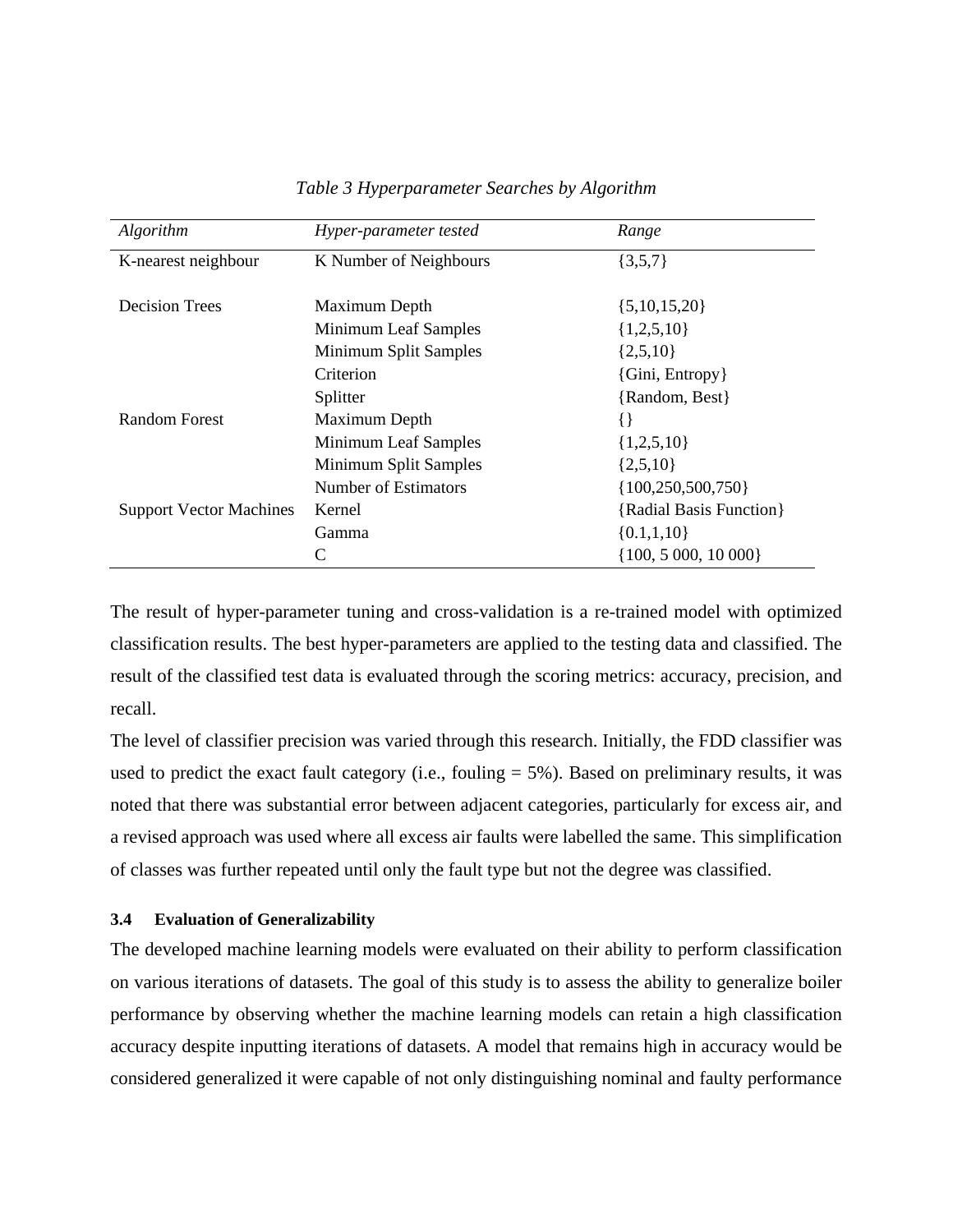of an individual boiler but also nominal and faulty boiler performance across multiple boilers. The evaluation of the models' ability to generalize is performed in several iterations, 1) training on midrange boiler and testing on separate boilers of same manufacturer; 2) training on the entire dataset and testing on the entire dataset; 3) training on the entire dataset and testing on individual boilers; and 4) training on a set number of boiler models and testing on the remainder. Throughout each studies the hyperparameters were kept constant such that the most optimal hyperparameters are selected during the grid search. The training and testing were split 80% and 20% respectively for each study. The datasets used throughout these studies were the 22-class since their performance was found to provide the highest classification accuracy in the single-boiler models.

# **4 Emulator Validation**

A set of 14 non-condensing boilers was selected for this research, expanding upon an initial study considering a single boiler. These 14 included the full 11 models within the Viessmann Vitorond 200 boiler series, along with the Viessmann Vitogas 050 ECV-200, Raypak Raytherm 685-T, Raypak Raytherm H3-724. These models were created to support future case studies with local institutional and multi-unit residential building operators.

The emulator was simulated for each of the Viessman Vitorond 200 series models using manufacturer data to tailor the model parameters. Validation observed 5 outputs: thermal output, combustion efficiency, thermal efficiency, water supply temperature, and temperature of exhaust gas, all of which provided by the manufacturer. These outputs are gathered once the simulated boiler reaches steady-state operation. The accuracy of the simulated model is evaluated by comparing each of the outputs to the manufacture specifications. Figures 3 and 4 compare of thermal output and thermal and combustion efficiency respectively across all models tested.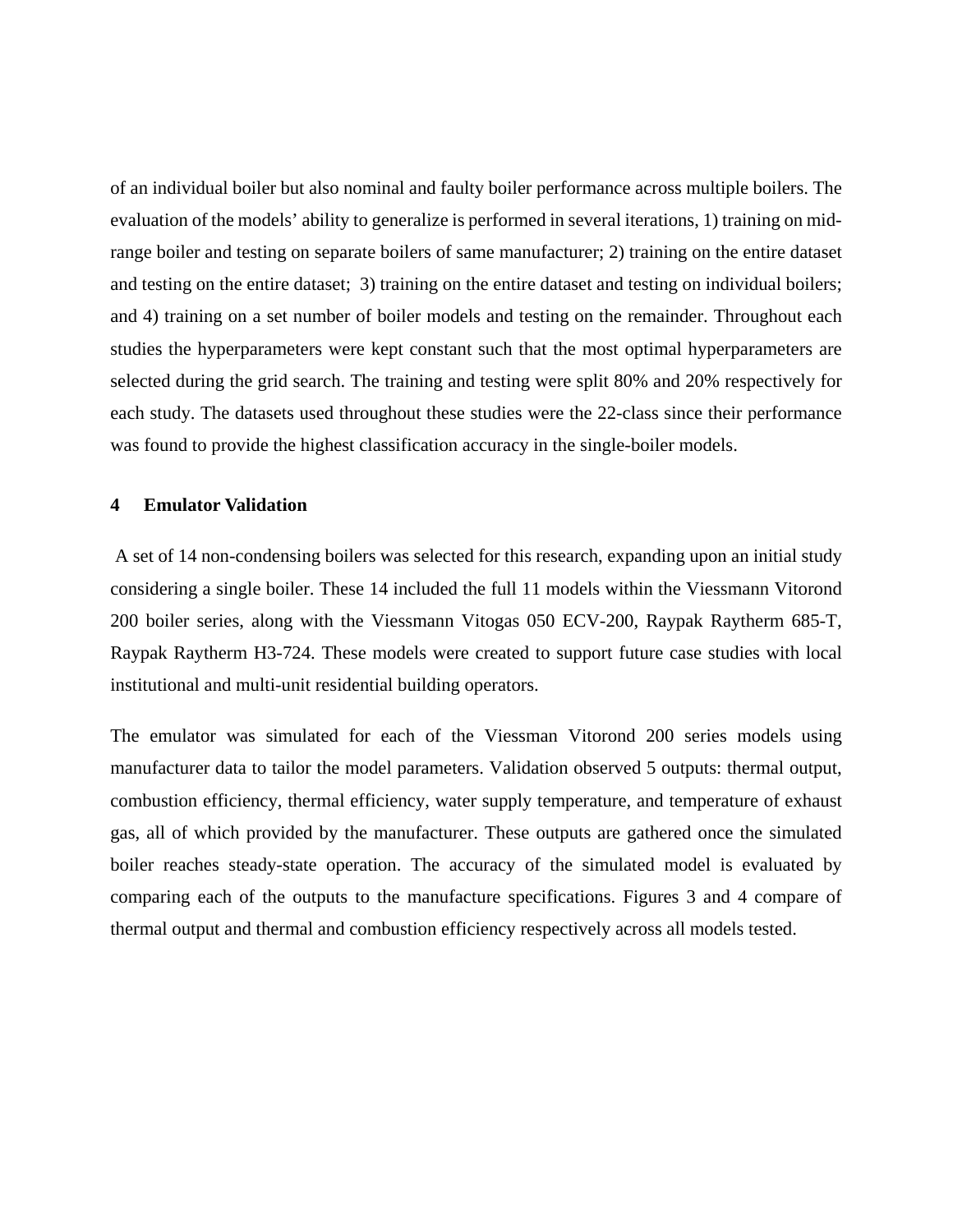

*Figure 3. Viessmann Vitorond 200 Boiler Series Thermal Output*



*Figure 4. Viessmann Vitorond 200 Thermal and Combustion Efficiency*

A summary of the accuracy for each output is tabulated in Table 3 across all boilers. The efficiencies have an error below 2.5% and generally underestimate the efficiency of the boiler. The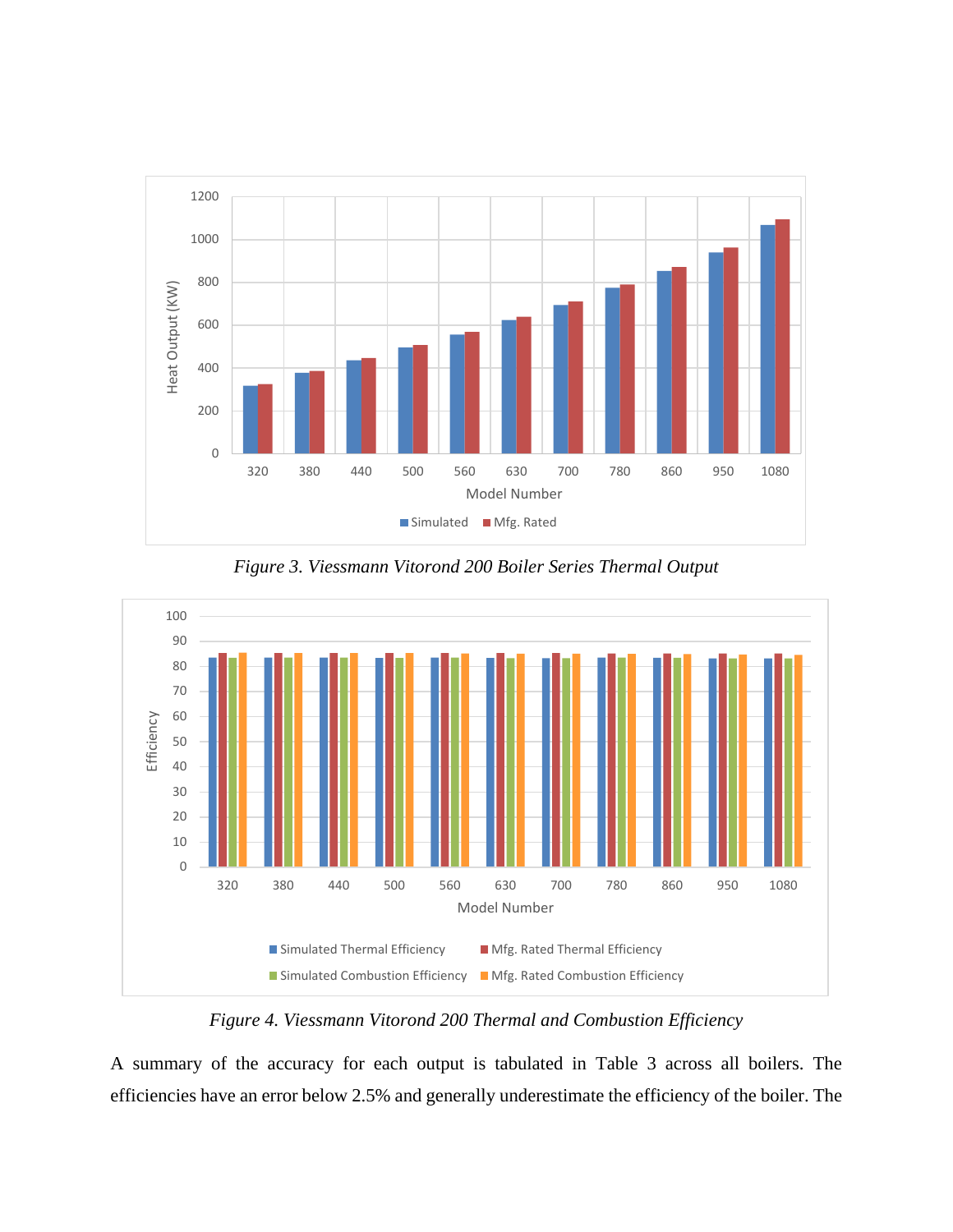exhaust gas temperature shows a high level of accuracy, with an average error of nearly 0%. However, individually, the exhaust gas temperature tends to fluctuate from the expected steadystate output by roughly +/- 3℃. The water supply temperature was consistent between each boiler model; however, suffered from underestimating by roughly 1.5℃. Finally, the thermal output of each model was generally underestimated heat output with an average of 2% error. These were deemed to be acceptable results and avoided the arbitrary tuning of values from a previously validated boiler model.

|         | Combustion<br>Efficiency | <i>Thermal</i><br>Efficiency | Exhaust Gas<br>Temperature | Water Supply<br><i>Temperature</i> | <i>Thermal</i><br>Output |
|---------|--------------------------|------------------------------|----------------------------|------------------------------------|--------------------------|
| Average | 1.71                     | 1.85                         | $0.02\%$                   | 0.441%                             | 2.234%                   |
| Minimum | 142                      | 1.63                         | $-1.66\%$                  | 0.386%                             | 1.952%                   |
| Maximum | 2.02                     | 1.98                         | 1.47%                      | 0.458%                             | 2.406%                   |

*Table 4. Validation Error for Viessmann Vitorond 200 series*

Following the validation of the Vitorond 200 series, the Raypak Raytherm 685-T, Raypak Raytherm H3-724, and Viessmann Vitogas 050 ECV-200 were modeled and validated using a similar methodology. Unfortunately, the validation of exhaust gas temperature and combustion efficiency could not be considered during the validation because of a lack of manufacturer data. The results of the validation are summarized in Figure 5.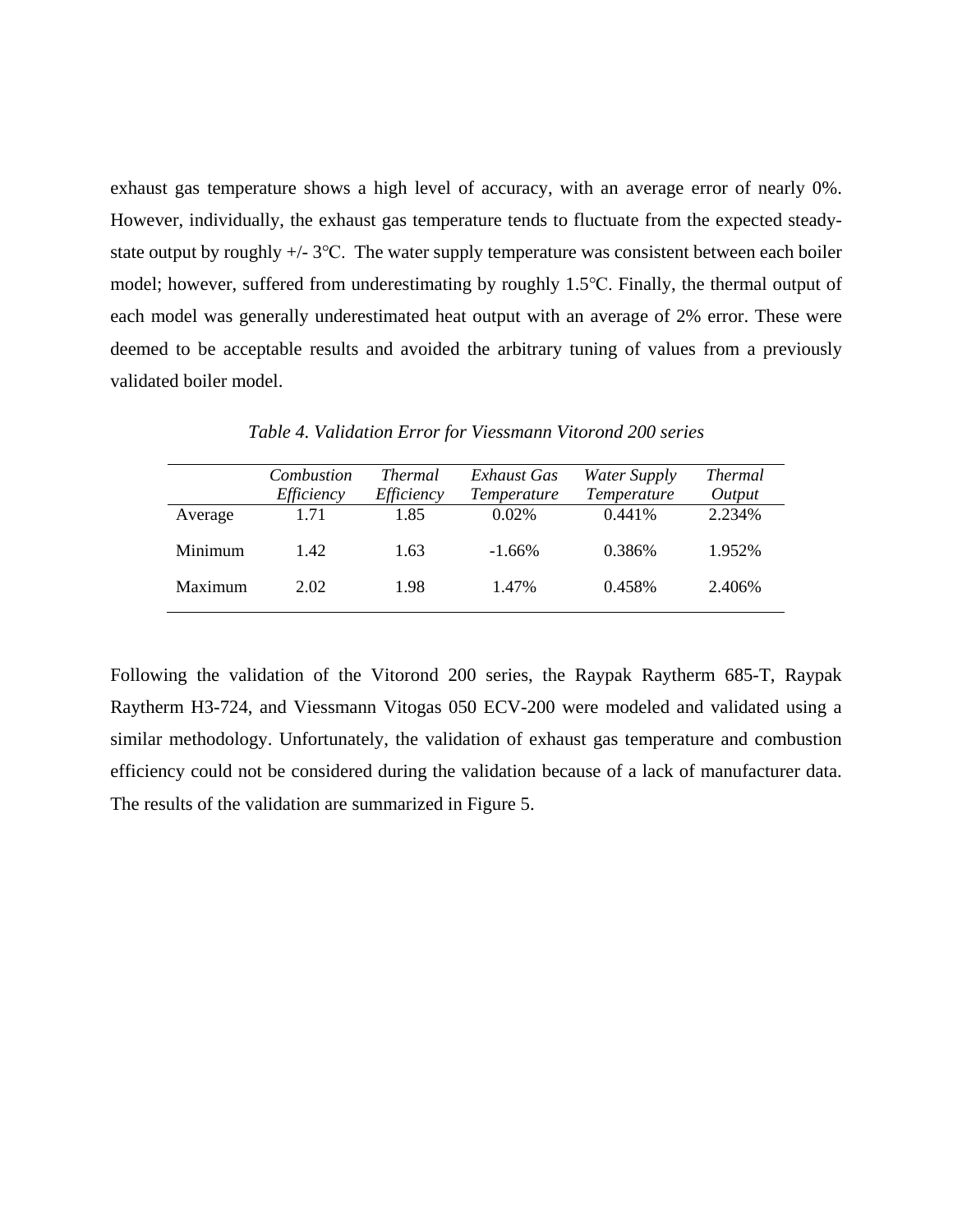

*Figure 5. Summary of Boiler Validation for Three Models*

The validation accuracy of the simulations, when compared to the data points provided by the manufacturer, proves to be highly accurate. Comparing the average percent validation errors of thermal output 0.05%, thermal efficiency 0.025%, and water supply temperature 0.02%, this validation was deemed successful.

As mentioned in the methodology, manufacturers provide additional datapoints of water temperatures at various water flow rates. Evaluating the performance of the simulation with these datapoints allows the model to be further validated. Simulations were performed with the provided water flow rates and the results of the output temperature are compared between the simulation and manufacturer data. Table 5 summarizes the results of simulation of the additional datapoints. Note that only the best and worst-performing Vitorond models are indicated in the table for brevity. The average error for these boilers was -0.009 K (range 0.1-0.8 K).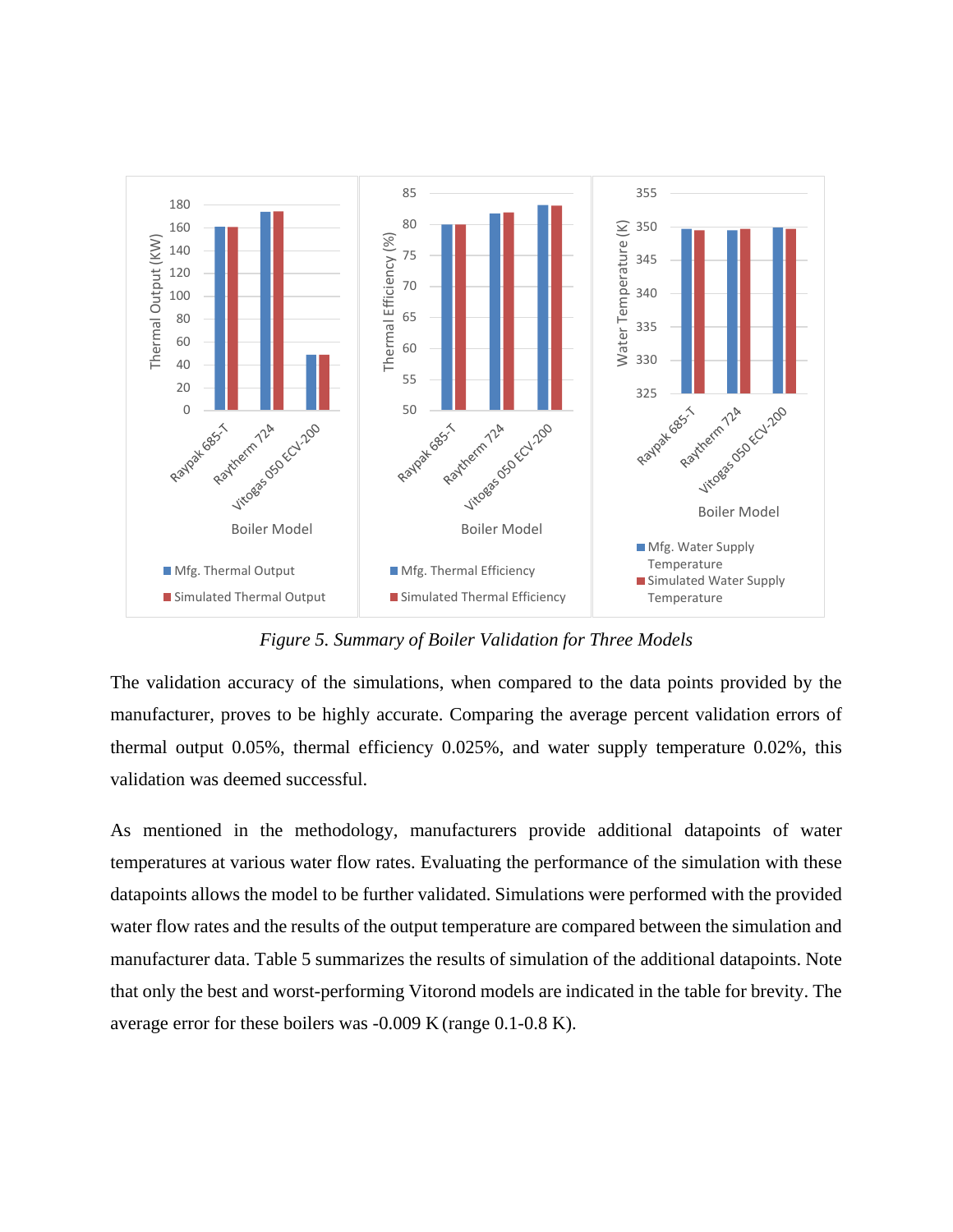| Manufacturer/Model   | <b>Water Mass Flow</b> | <b>Expected Delta</b> | <b>Achieved Delta</b> | Error         |
|----------------------|------------------------|-----------------------|-----------------------|---------------|
|                      | Rate $(kg/s)$          | Temperature $(K)$     | Temperature $(K)$     | (K)           |
| Vitorond $200 - 860$ | 18.5                   | 11.1(20 F)            | 10.9                  | 0.2           |
| (most error)         | 9.3                    | 22.2(40)              | 21.8                  | $0.6^{\circ}$ |
| Vitorond $200 - 320$ | 6.9                    | 11.1(20 F)            | 11.0                  | 0.1           |
| (least error)        | 3.4                    | 22.2(40)              | 22.2                  | 0.0           |
| Vitogas 050          | 1.05                   | 11.1(20 F)            | 11.1                  | 0.0           |
|                      | 0.69                   | 16.6(30)              | 16.9                  | 0.3           |
| Raypak 745           | 5.68                   | 7.2(13 F)             | 7.3                   | 0.1           |
|                      | 2.52                   | 16.6(30)              | 16.5                  | 0.1           |
| Raytherm 685-T       | 6.31                   | 5.5 $(10F)$           | 6.1                   | 0.6           |
|                      | 3.47                   | 11.1(20 F)            | 11.1                  | 0.0           |
|                      | 2.33                   | 16.6(30)              | 16.5                  | 0.1           |

*Table 5. Results of Additional Datapoints Post-Validation*

### **5 FDD Prediction Results**

This section presents the results of applying machine learning classification as an FDD tool and evaluates the performance of each classifier across all boiler models. Each boiler model was simulated with constant input conditions without any faults present, thus generating the normal operation for each boiler. The following simulations observed the same input conditions; however, three unique fault models were incorporated. The fault models were simulated individually, which provides data for the progression of increasingly more detrimental operation. The outputs – fuel mass flow rate, the temperature of combustion air, water return and supply temperature, and water mass flow rate – were collected along with a label identifying the class of simulation (i.e., Normal, Fouling = 0.05, etc.). The datasets associated with the performance of each boiler is used as the basis for developing the FDD tool. The FDD tool was developed by using four machine learning classification algorithms: Decision Tree (DT), Random Forest (RF), K-Nearest Neighbour (KNN), and Support Vector Machines (SVM). The results of each classifier on each boiler are discussed, allowing each individual classifier to be evaluated as an FDD tool. Each machine learning classification algorithm can technically perform as an FDD since they each perform classification. However, accuracy must be preserved to ensure the FDD tool is practical. An accurate classifier is one that correctly labels data points for the entire dataset. Therefore, this discussion will evaluate the four machine learning algorithms with accuracy, referring to the ability of a classifier to label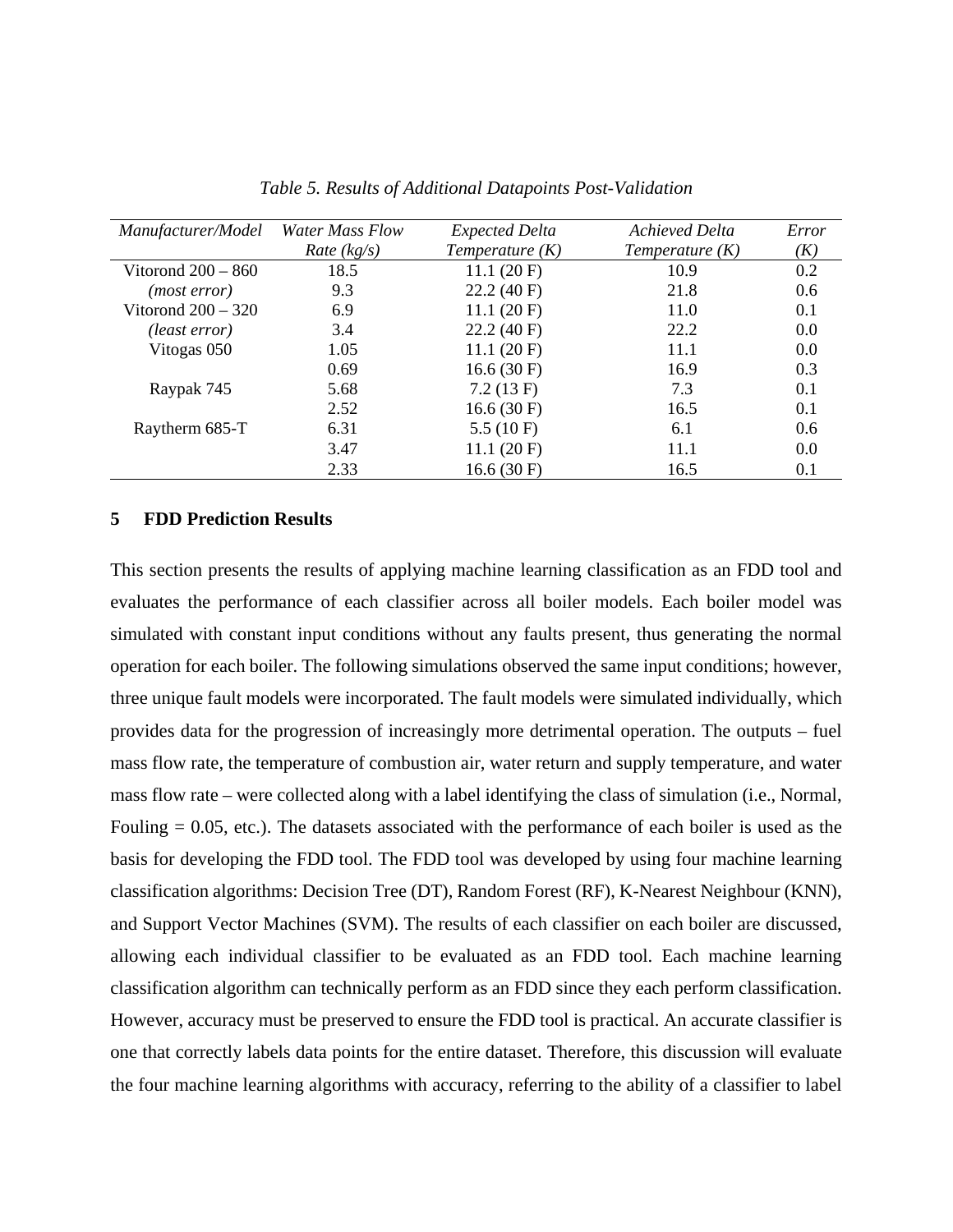BAS data points correctly. Tables 6 & 7 summarize the prediction accuracy for each classifier and boiler.

|            | Viessmann Vitorond Boiler Series Number |       |       |       |       |       |       |       |       |       |       |
|------------|-----------------------------------------|-------|-------|-------|-------|-------|-------|-------|-------|-------|-------|
| Classifier | 1080                                    | 950   | 860   | 780   | 700   | 630   | 560   | 500   | 440   | 380   | 320   |
| <b>KNN</b> | 2.8%                                    | 2.4%  | 1.8%  | 2.1%  | 1.6%  | 1.8%  | 2.4%  | 1.4%  | 1.3%  | 1.6%  | 1.4%  |
| DT         | 60.0%                                   | 61.0% | 60.1% | 59.9% | 58.6% | 59.7% | 66.9% | 58.3% | 57.8% | 57.8% | 55.7% |
| RF         | 57.1%                                   | 58.7% | 57.1% | 57.5% | 57.9% | 57.3% | 64.6% | 54.4% | 54.4% | 55.9% | 55.3% |
| <b>SVM</b> | 81.8%                                   | 82.2% | 81.5% | 81.2% | 81.0% | 81.0% | 83.6% | 80.3% | 79.6% | 80.0% | 78.5% |

*Table 6. Viessmann Vitorond FDD Accuracy Comparison* 

*Table 7. Raytherm and Viessmann FDD Accuracy Comparison*

|            |              | <b>Boiler Model</b> |                              |
|------------|--------------|---------------------|------------------------------|
| Classifier | Raypak 685-T | Raypak 724          | <i>Vitogas 050 – ECV 200</i> |
| <b>KNN</b> | 27.7%        | 23.8%               | 24.9%                        |
| DT         | 70.4%        | 66.8%               | 60.5%                        |
| RF         | 66.2%        | 65.2%               | 57.6%                        |
| <i>SVM</i> | 80.4%        | 79.7%               | 73.3%                        |

The results of the hyperparameter selection show a range of varying results unique for each boiler. The hyperparameter 'number of neighbors' for KNN varied between 5 and 7 throughout each boiler model. As for DT, the hyperparameter 'criterion' varied between the two options. While RF varied for the hyperparameter 'number of estimators' for all models. The only positive results were seen with SVM, which had constant values for 'C' and 'gamma' for every boilers dataset.

The classification accuracy of each model is investigated further through observation of the confusion matrices. The results of classification accuracy remain consistent between each of the 14 boiler models; therefore, the following discussion will focus only on a few boilers to remain concise. Firstly, the most prominent issue observed is the confounding of the excess air categories across each boiler within the RF and DT, and less in SVM classifiers. As seen in Fig. 6 adjacent categories are often mislabeled. This is most likely a result of the boiler performance varying minimally with small changes in excess air percentage. Low classification accuracy for nominal performance, which is highly confounded with 5% excess air, which is consistent with the inability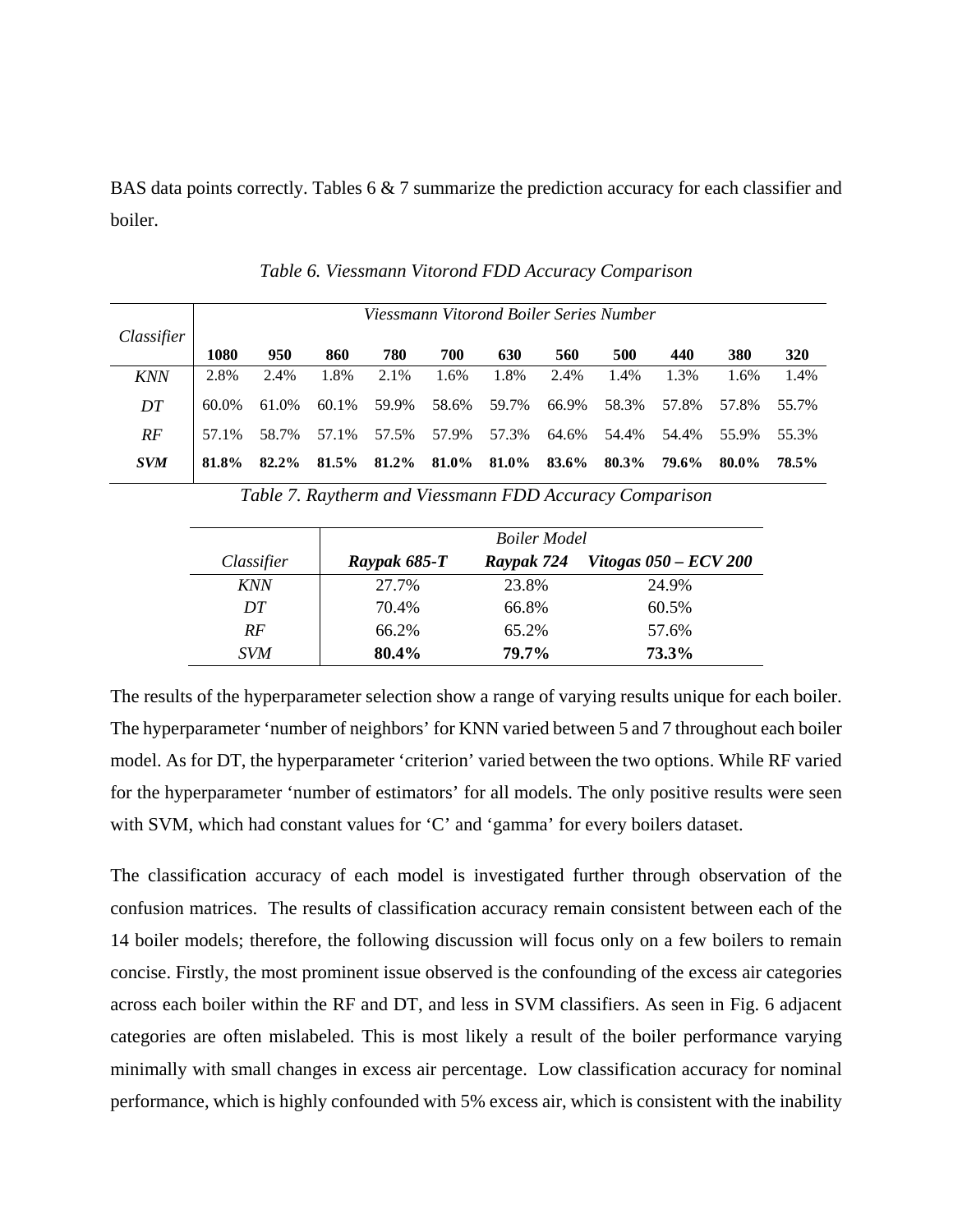for the classifier to detect a 5% change in excess air. SVM classifies normal performance at an accuracy of 62%, RF and DT is roughly 40%, and KNN is 0%. The confounding error between excess air faults and normal performance disappears above 10% excess air for all of RF, DT, and SVM.

Water scaling and air fouling at low percentages (up to 11%) are often misclassified by RF, DT, and SVM classifiers, again because at these levels their effect on boiler performance is limited. Surprisingly, there was particularly high confounding between 11% fouling and 5% water scaling but at higher fouling and scaling values, they are readily distinguished. KNN classifies with poor accuracy, suggesting the dataset is insufficiently distinct between neighboring datapoints causing significant misclassification. Upon evaluation of the results of each classifier, modifications to the dataset were performed to improve prediction accuracy.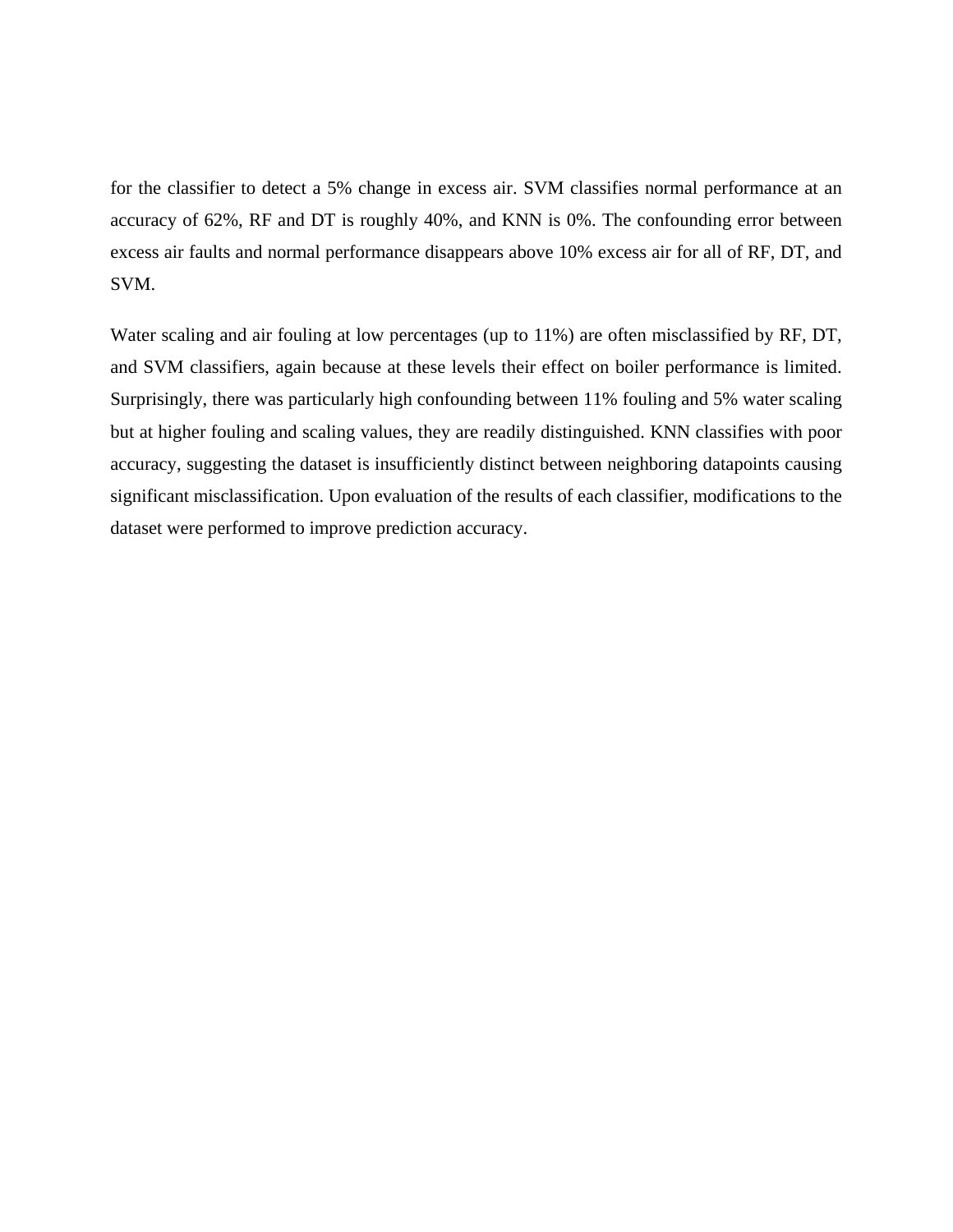

*Figure 6. Vitorond 950 - Random Forest {'bootstrap': True, 'Maximum Depth': None, 'Maximum Features': 5, 'Minimum Leaf Samples': 1, 'Minimum Split Samples': 5, 'Number of Estimators': 750}*

Modifying the datasets to improve accuracy was performed first by categorizing excess air as a single class. This was justified by understanding that excess air faults result from stuck outdoor air dampers and this is not a problem that is known to progress over time. In this classification scheme, all cases of excessive air percentages were labeled as "Excess Air". The results were a significant improvement in accuracy. Figure 7 depicts the results of random forest for the Vitorond 950 with a modified dataset, the accuracy of which is 85.8%, an increase of 27.1%.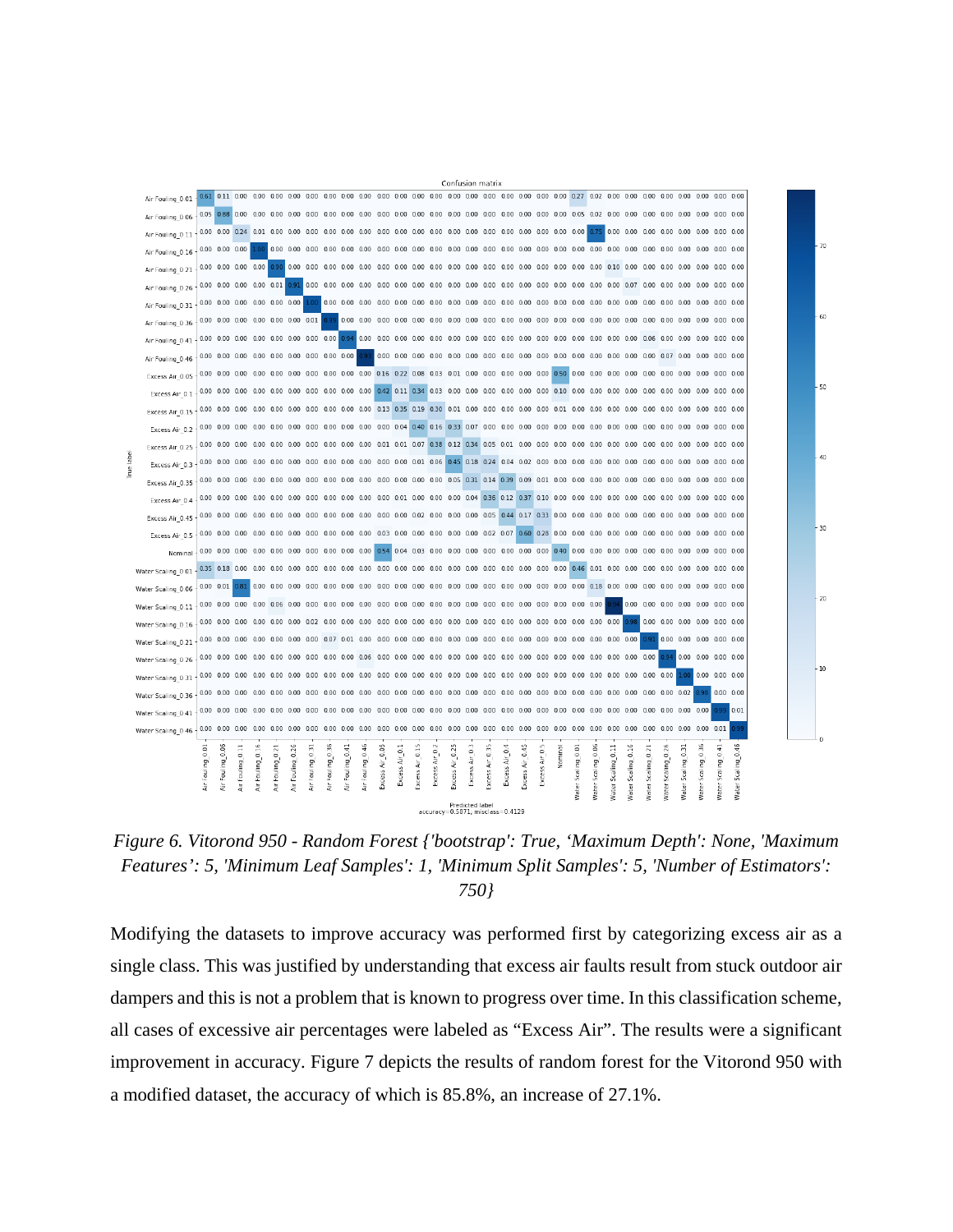

*Figure 7. Vitorond 950 – Random Forest with Single Excess Air Class {'bootstrap': True, 'Maximum Depth': None, 'Maximum Features': 5, 'Minimum Leaf Samples': 1, 'Minimum Split Samples': 2, 'Number of Estimators': 100}*

Following the discussed modification, the effect of broadening each class label was observed. Instead of 31 detailed class labels, 4 broad categories are provided, where classification is performed with each fault category. The goal is to have misclassifications between adjacent faults of the same type ignored, ideally further improving accuracy. The observed results for the categorical classification with random forest classifier on Vitorond 950 are presented in Figure 8, the accuracy of which is 86.4%, an increase of 27.7% from the primary classification model.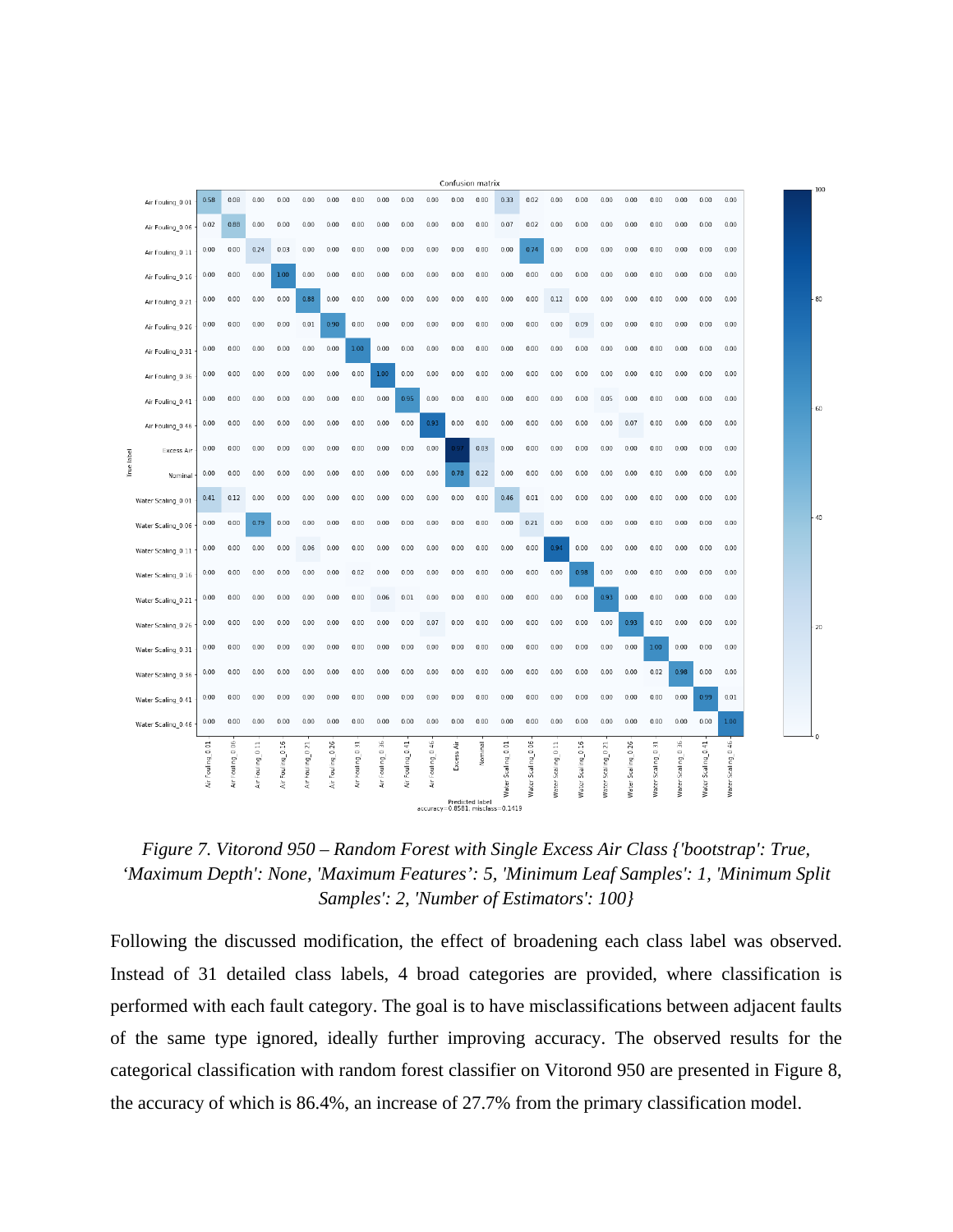

*Figure 8. Vitorond 950 – Random Forest with 4-class classification {'bootstrap': True, 'Maximum Depth': None, 'Maximum Features': 5, 'Minimum Leaf Samples': 1, 'Minimum Split Samples': 4, 'Number of Estimators': 500}*

The categorial classification scheme proved unnecessary as the change in accuracy was minimal in comparison to the first modification. It was assumed preventing inter-class misclassification would improve accuracy; however, their impact on overall accuracy is limited. As well, the accuracy of the best classifier, SVM, was impacted severally by the categorical classification. The full condition classification allows for increased granularity in prediction. This is important because it permits a more precise diagnosis of the specific fault occurring within the boiler. Therefore, the overall accuracy of a categorical classification proves to be poorly suited for FDD.

A summary of the results for several boiler models after each dataset modification are presented in the following tables. Due to the consistently poor performance of KNN, its are omitted.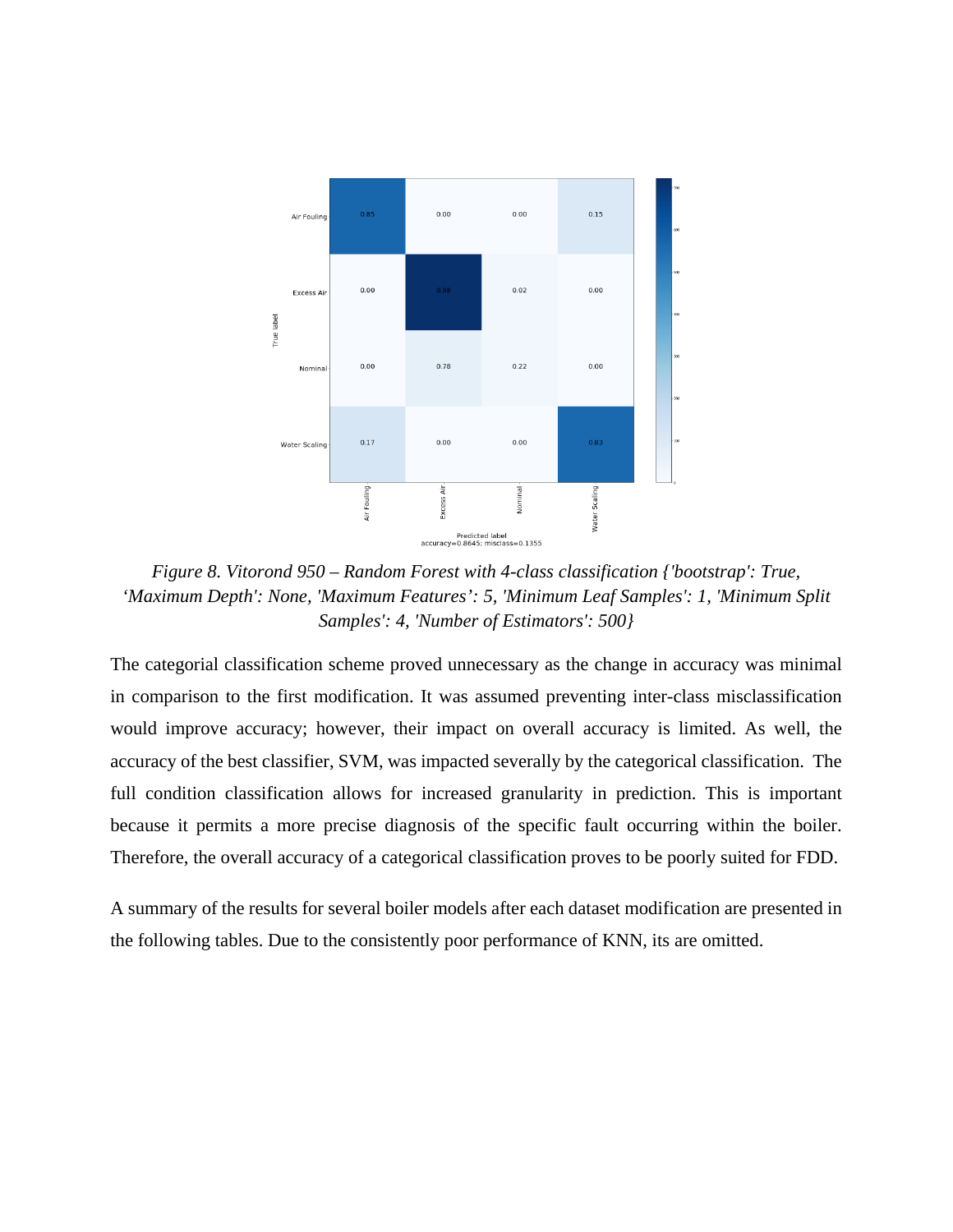|            |             |          | Viessmann Vitorond |       | Raypak | Viessmann |          |                               |
|------------|-------------|----------|--------------------|-------|--------|-----------|----------|-------------------------------|
| Classifier | <i>1080</i> | 950      | 560                | 440   | 380    | 685-T     | H3-      | Vitogas 050<br><b>ECV 200</b> |
|            |             |          |                    |       |        |           | 724      |                               |
| DT         | 85.6%       | 86.5%    | 91.4%              | 85.6% | 83.5%  | 87.6%     | 85.3%    | 78.9%                         |
| RF         | 85.4%       | 85.8%    | 93.1%              | 82.7% | 83.8%  | 89.0%     | 89.5%    | 82.1%                         |
| <b>SVM</b> | 93.0%       | $93.2\%$ | 94.9%              | 91.1% | 91.4%  | 93.3%     | $93.1\%$ | 88.5%                         |

*Table 8. Single Excess Air Categorization (22 Class) Accuracy Summary*

*Table 9. Categorical Classification (4 Class) Accuracy Summary*

|            |             |       | Viessmann Vitorond |                   |       |       | Raypak | Viessmann<br>Vitogas 050 |
|------------|-------------|-------|--------------------|-------------------|-------|-------|--------|--------------------------|
| Classifier | <i>1080</i> | 950   | <i><b>560</b></i>  | <i><b>440</b></i> | 380   | 685-T | H3-724 | <b>ECV 200</b>           |
| DT         | 82.5%       | 84.3% | 96.3%              | 81.2%             | 83.5% | 88.2% | 86.5%  | 80.9%                    |
| RF         | 84.9%       | 86.5% | 96.3%              | 82.9%             | 84.8% | 89.2% | 88.8%  | 83.5%                    |
| <b>SVM</b> | 78.5%       | 78.4% | 98.0%              | 77.7%             | 78.7% | 89.6% | 89.3%  | 85.5%                    |

It is noteworthy in the above table that the Vitorond 560 model was more accurately classified than all other boiler models. More specifically, when comparing the SVM classifier, all hyperparameters are constant across each boiler model, yet the performance of the FDD is significantly more accurate. The reason for this is unclear and may be due to it being of a moderate size – larger boilers may not show the same distinction between adjacent classes at low fouling and scaling percentages, whereas the ranges of performance in smaller boilers may lead to confounding. Modeling of other boilers of this size would be necessary to confirm or correct this hypothesis.

Evaluating the hyperparameters after modifying the dataset shows similar parameter selection to those of the unmodified dataset. DT exhibited a similar issue of varied 'criterion' selection for each boiler model. RF varied with the 'number of estimators' and 'minimum samples split,' while 'minimum leaf samples' remained constant. SVM exhibited constant hyperparameter selection with a 'C': 10000 and 'Gamma': 0.1, across all boiler models.

# **5.1 Generalization**

One of the benefits of observing multiple boiler models and their performance with the various machine learning classifiers was the potential to evaluate their generalization potential. Two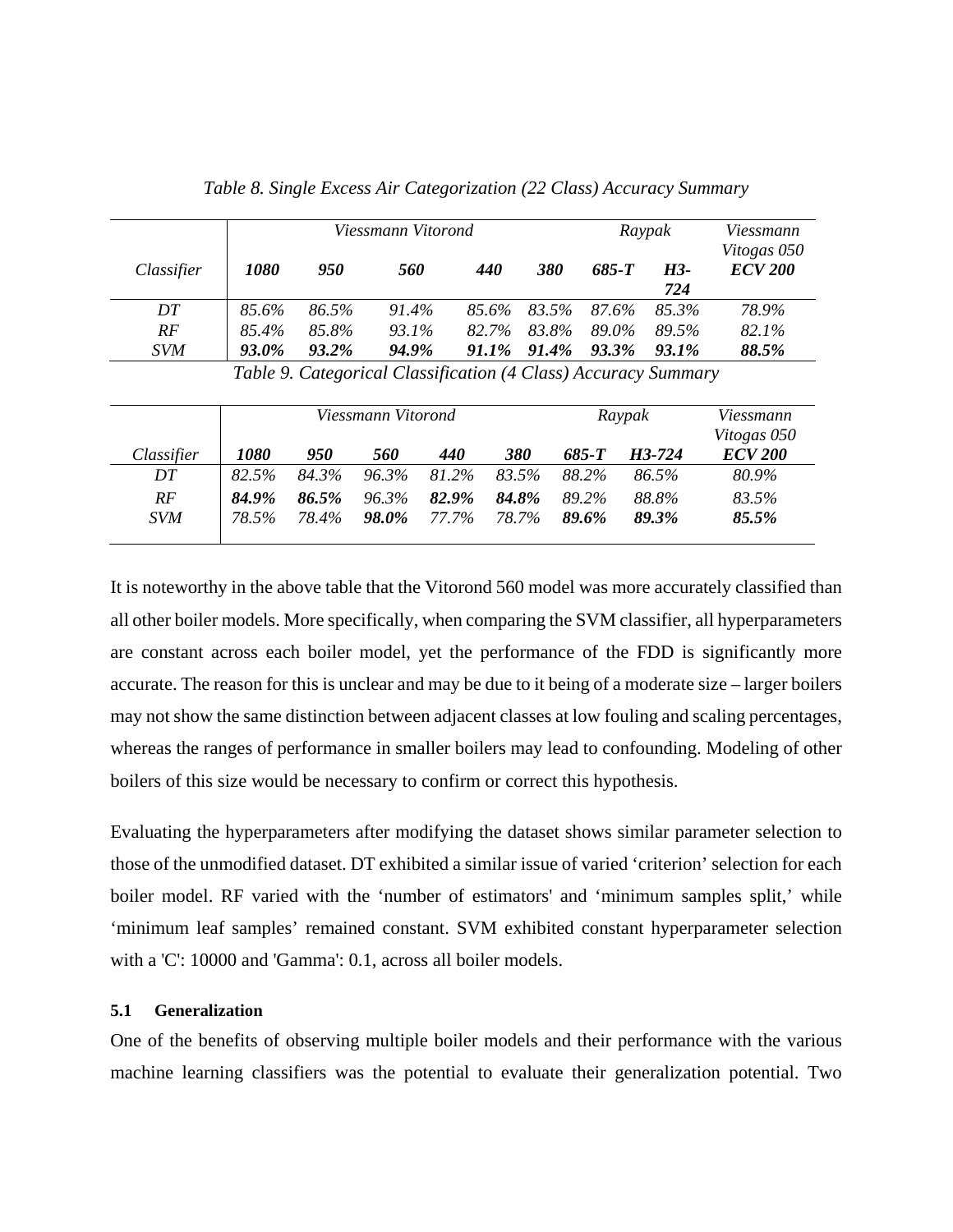aspects of generalization were considered – first, the form and hyperparameters of the individual models, and second, the ability to iteratively manipulate the dataset to observe performance of single boilers. In the first case, a degree of generalization was observed using the 22-class boiler model. For all boilers, the SVM classifier was most accurate, and the hyperparameters were consistent (Gamma = 0.1 and  $C = 10000$ ). This suggests that this methodology can be readily applied to other non-condensing boilers with the expectation of high prediction accuracy.

The second study observed four iterations of manipulated boiler datasets. This study sought to evaluate the ability to generalize individual boiler performance accurately. A generalized boiler FDD approach would allow this methodology to be extended towards new unlabeled boiler models, without the need for the development of a training dataset using the emulator. The four iterations include: 1) training on one boiler and testing on similar sized boilers; 2) collecting all the boiler datasets, training on the collected dataset and testing on individual boiler datasets; 3) collecting all the boiler datasets, training on 80% of the collected dataset, and testing on the remaining 20% of the collected dataset; and 4) each classifier was trained on all boilers except the Vitorond 950, 630, 500, 380, Raypak 685 and Vitogas 050, while the testing was performed on the withheld boiler datasets. Table 10 summarizes the results of the classification models. The classifier accuracies for iterations 1 and 4 are summarized for the algorithms with the highest achieved accuracy (SVM, DT and RF, respectively) while iteration 2 shows the average accuracy across all boiler models tested.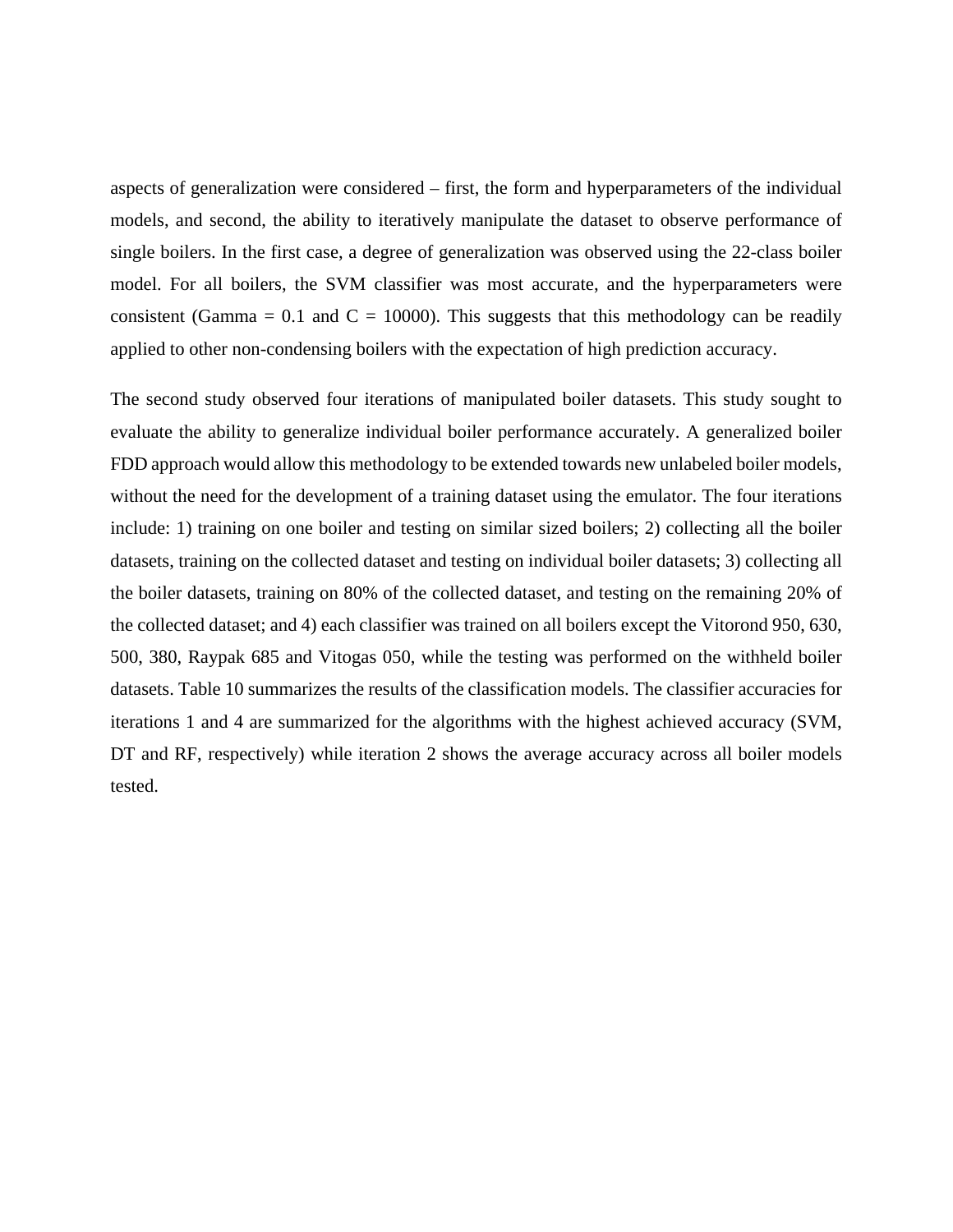| <b>Iteration</b><br><b>Number</b> | <b>Training Input</b>                                                | <b>Testing Input</b>                                       | <b>Classifier Test</b><br><b>Accuracy</b>                    |
|-----------------------------------|----------------------------------------------------------------------|------------------------------------------------------------|--------------------------------------------------------------|
| $\mathbf{1}$                      | Vitorond 560                                                         | Vitorond 1080                                              | 31.9% SVM                                                    |
|                                   |                                                                      | Vitorond 630                                               | 49.9% SVM                                                    |
|                                   |                                                                      | Vitorond 500                                               | 64.0% SVM                                                    |
|                                   |                                                                      | Vitorond 440                                               | 39.7% RF                                                     |
|                                   |                                                                      | Vitorond 320                                               | 54.6% SVM                                                    |
| $\overline{2}$                    | Collected boiler dataset                                             | Individual boilers<br>tested one at a time                 | 84.0% DT <sup>*</sup><br>85.1% RF*<br>54.0% SVM <sup>*</sup> |
| 3                                 | Collected boiler dataset                                             | Collected boiler dataset                                   | 85.0% DT<br>86.3% RF<br>55% SVM                              |
| $\overline{4}$                    | Vitorond 1080, 950,<br>860, 780, 700, 560,<br>440, 320<br>Raypak 724 | Vitorond 630<br>Vitorond 500<br>Vitorond 380<br>Raypak 685 | 50.8% SVM<br>49.6% DT<br>44.6% SVM<br>34.2% SVM              |
|                                   | Vitogas 050                                                          |                                                            |                                                              |

# *Table 10. Boiler Model Generalization Results*

\* indicates average accuracy across all boiler models tested

The results of the various iterations generally show poor ability to generalize. The first study indicates that training on a single boiler was not applicable to predict fault in boilers of similar sizes from the same manufacturers. It was observed that the results of classification are accurate for classification of excess air, the test results distinguished nominal and excess air reasonably accurately with minor confounding between the two classes. However, many of the inaccuracies are a result of misclassification of fouling and scaling with no noticeable trends in the confusion matrices for the Vitorond 1080 and 320. , In contrast, the relative best performers, Vitorond 500 and Vitorond 630, with both cross-fault error (i.e. low rates of fouling confused with low rates of scaling) and intra-fault error (confounding between different levels of the same fault), however normal and excess air were well-distinguished, as were the higher degrees of scaling. This improved performance may be a result of an overlap in performance characteristics between the training and testing input, namely the similarity boiler geometry, heating output, and mass flow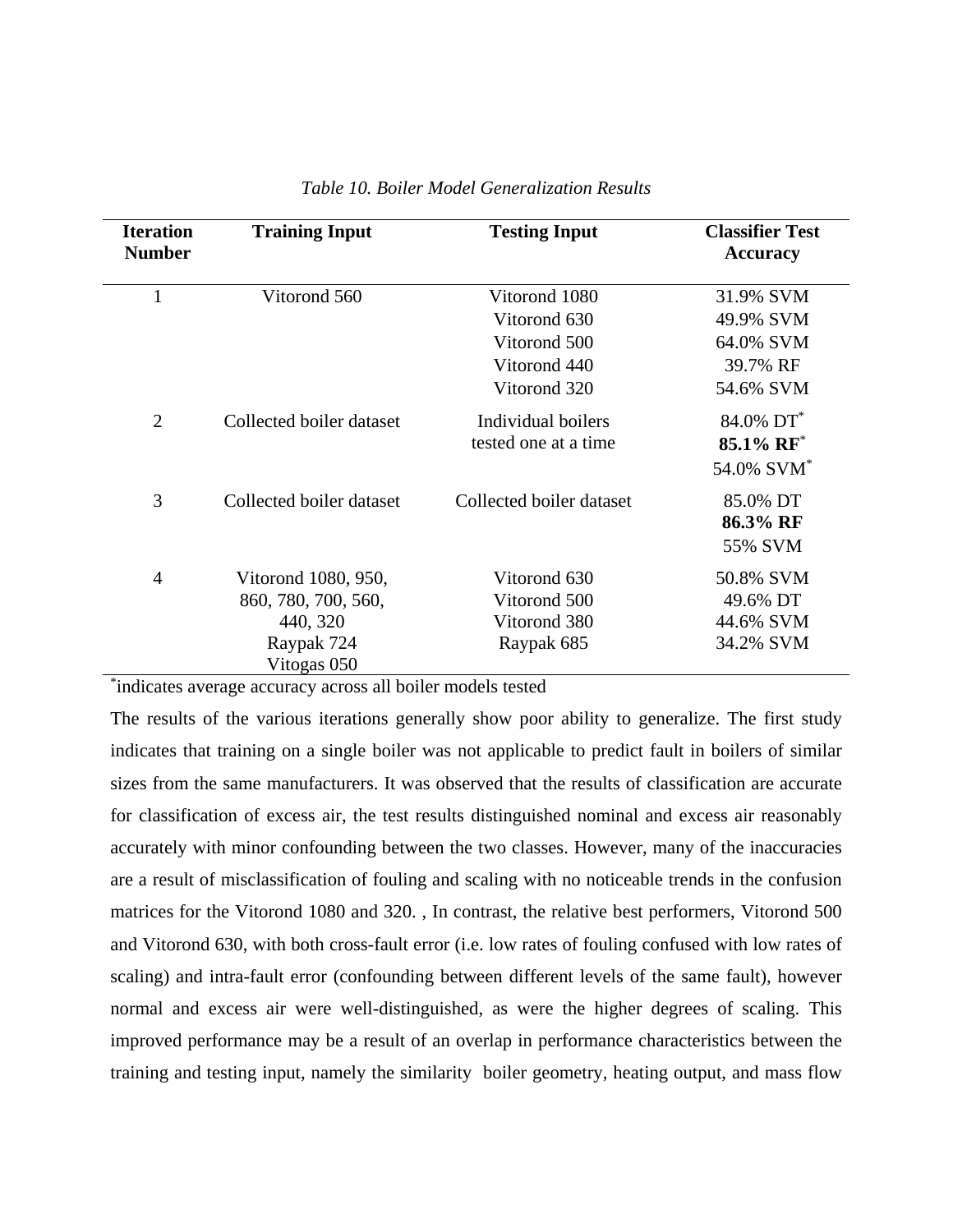rates for gas and water. However, the accuracy of the classifier shows that the overlap is insufficient to perform accurate FDD. The second iteration showed promising results, with accuracy that is generally high across the range of boilers tested. The disadvantage of this approach is the requirement for a collected dataset. If the collected dataset is missing a specific boiler, the results may worsen. This hypothesis is tested in iteration 4 where datasets are purposefully removed from the collected training input. Iteration 3 shows similar results to the second iteration. This may be a result of training the classifier with the same dataset and hyperparameters. Despite promising results, the same disadvantage as iteration 2 exists. Finally, iteration 4 evaluated the ability to classify with withheld boiler datasets. The results of this iteration were poor with consistently poor results. Again, the mid-range models (Vitorond 500 and 630) had better performance relative to the others but still fails the generalization test. These tests demonstrate the limited generalization of boiler models. While limiting the applicability of any individual boiler model, this shows the significant value of the emulator to develop the necessary datasets to expand this FDD approach to future boilers.

# **6 Discussion and Conclusions**

The application of machine learning classifiers to boiler FDD showed several consistent trends. First, a comparison of prediction accuracy between the algorithms tested showed that SVM (with  $C=1000$  and gamma  $= 0.01$ ) consistently outperformed all other classifiers across the boiler models for the specific fault classification (31 and 22 classes), and thus provides the most robust approach for the fault detection for this heating system. The exception to this was most simplistic (4-class) classification according to broad fault categories, where RF showed better results than SVM. It should be noted, however, that these results were poor compared with the 22-class SVM results. Across all tests, the prediction accuracy of DT lagged slightly behind RF, exhibiting signs of overfitting, while KNN had by far the poorest performance, showing it to be inappropriate for this type of classification. Further, only SVM used consistent hyperparameters across all topperforming models; all other algorithms had variations between the optimal hyperparameters that necessitated small changes in the algorithm coding between boilers of different sizes and manufacturers.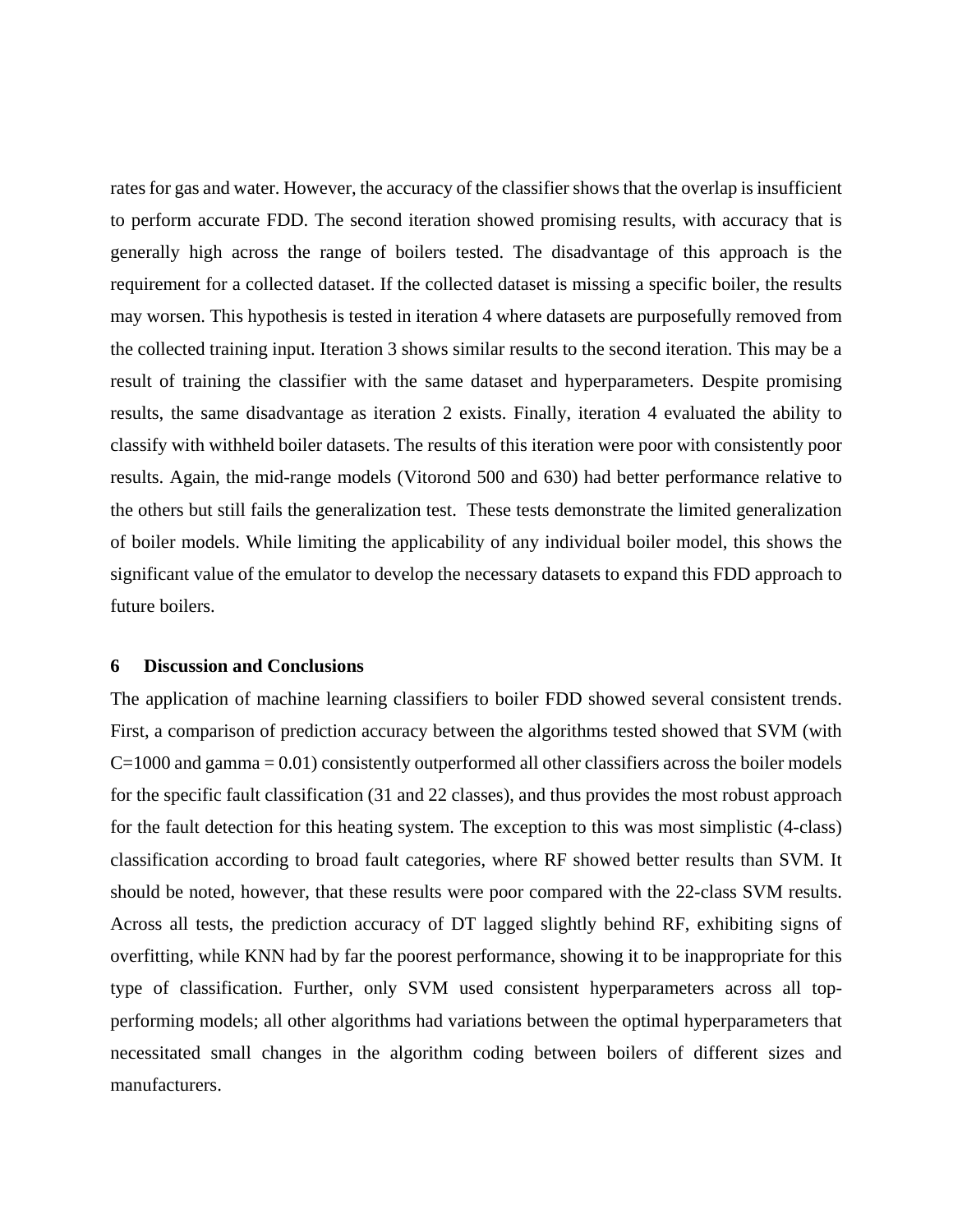The three approaches to fault labeling also showed significant differences and provided insight on future work of this kind. The initial (31-class) dataset considered not only the fault type but the degree (in 5% increments) and only moderate accuracy (80%) was achieved. A closer look at the results indicated that the most significant source of error was the inability for the classifiers to distinguish between adjacent classes, most significantly for excess air. This resulted in high confounding of adjacent classes, for example 5% vs 0% (nominal) or 10% excess air, but very little confounding between more distinct classes. Similar confounding occurred for low values of waterside scaling and air-side fouling. Despite the misclassification, each classifier had exceptionally high accuracy with mid-to-high levels of fouling/scaling. This ability to distinguish between degrees of fouling and scaling is particularly valuable as this will allow building operators to track the progression of these issues and quickly identify if a problem is progressing slowly or rapidly and plan equipment maintenance in response. The ability to distinguish between various degrees of excess air is less critical, as this issue is typically not one that progresses over time.

To improve algorithm accuracy while recognizing the limited value of distinguishing between amounts of excess air, the data was relabeled to 22 classes: all distinction between fouling and scaling were retained but excess air faults were considered as a single class. This resulted in a significant increase in overall classification accuracy: SVM increased to an average of 92% prediction accuracy from 80.3% and DT and RF increased from 61% to 84.4% and 58.5% to 86.2%, respectively. Even KNN, which had an accuracy below 10% initially increased to 46.5%. Once again, the hyperparameters of SVM were constant across all boiler models, while the others changed slightly between boiler sizes and manufacturers.

The final modification sought to eliminate the misclassification within boiler classes by assembling the range of faults as a singular class, resulting in a simple 4-class dataset. This resulted in reasonably consistent results in RF and DT prediction accuracy compared with the 22-class labels, but the accuracy of SVM suffered significantly. This approach was deemed to be the least useful of all, both due to the only moderate accuracy of the best classifier (SVM at 85%) in conjunction with the inability to track fault progression over time. Overall, the 22-class approach was found to be the most effective to support an intelligent boiler monitoring system for integration into the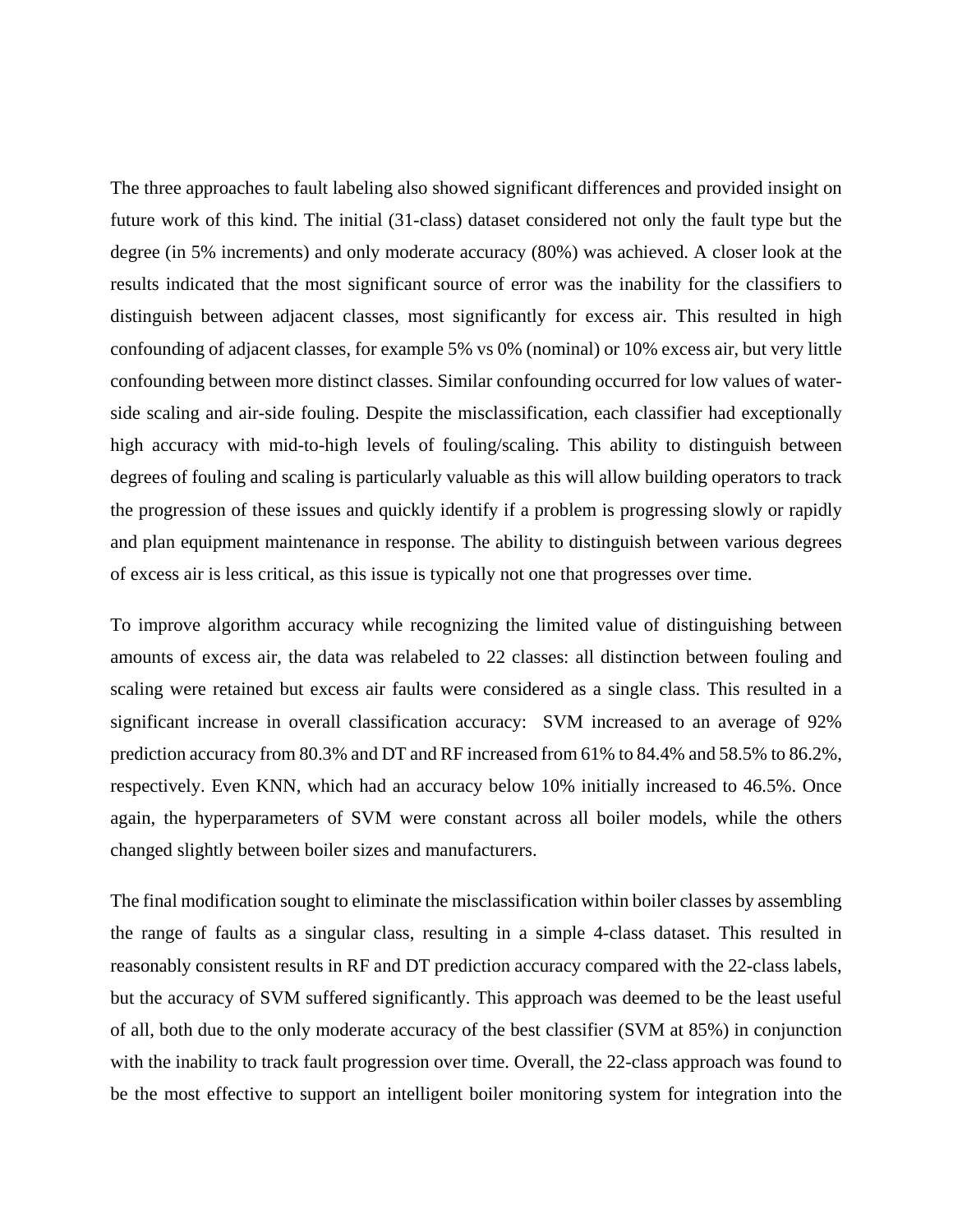building automation system. This will provide operators with a previously unavailable degree of insight into boiler fault progression, allowing for improved maintenance schedules and permitting the optimization of operational costs.

This research had also explored the possibility to generalize boiler performance. The goal of generalizing boiler performance includes achieving high levels of classification accuracy despite missing or new data. Four studies were performed as metrics for generalizability of the boiler datasets. However, the results were generally poor across all the studies that relied on the machine learning algorithm to infer boiler performance. The classifier was unable to provide results with high classification accuracy because the trained model was incapable of generalizing the performance across nominal or faulty performance. Therefore, this highlights the importance of the boiler emulator within the proposed FDD strategy to provide accurate classification results.

The development of this FDD tool presents promising results, although there are several limitations of this research as presented. Firstly, the classification is only performed for individual faults, not combined/hybrid faults. Second, this research presents only simulated fault results and manufacturer-provided nominal data; the inclusion of field-collected data would both serve to validate the fault results (where such field data is available) and extend the database with more complex real-world conditions. Addressing the first limitation, multiple concurrent faults will be simulated to permit more complex investigations to be undertaken. To address the second limitation, the authors are obtaining real data from in-situ boilers, which will be used to both enhance the dataset as well as further refine and validate the fault detection models, once such faults are detected and manually diagnosed. There are significant limitations to the fault data that can be collected, however. First, low-level fouling and scaling can be difficult to identify from decreased boiler performance and therefore those data points would likely be obtained by chance inspections. Second, the degree of fouling and scaling would be difficult to quantify manually and may require much longer out-of-service times than is acceptable to a facility engineer. Third, fouling and scaling cannot be permitted to progress to the levels simulated without risking catastrophic damage to the boiler and potentially other heating system elements, which would require testing to failure in a lab, rather than field, setting. For these reasons, there is value in using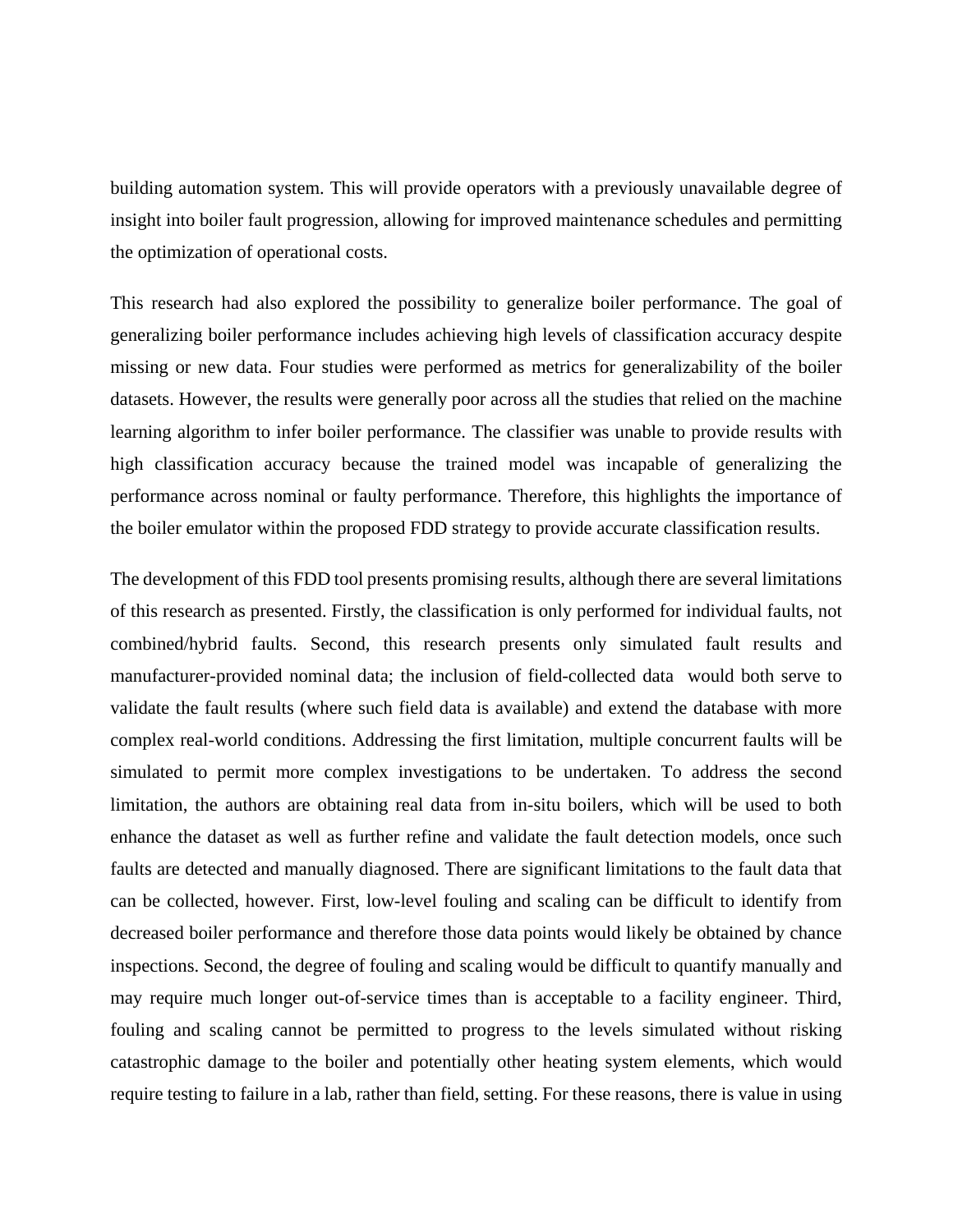simulated data for FDD training to provide the full range of points not possible to obtain or simply not available from such field studies. Finally, while typical boiler control and monitoring points have been selected for use, there will be installations where some are not readily available. Feature analysis would provide insight on the most valuable points for optimal FDD performance.

Beyond the scope of this paper, additional research is underway to investigate the impact of signal noise on prediction accuracy, identify signal processing techniques to increase the robustness of the model for real-world applications and develop pre-processing algorithms for the time-series data collected from the field sites to use with the SVM classifier.

The presented work provides a novel approach for the design and evaluation of FDD algorithms used for non-condensing boilers, commonly found within legacy buildings. MATLAB/Simscape emulators were developed and validated for 14 different boiler models and used to generate fault data for training FDD classifiers. The most successful classifier used consistent hyperparameters and successfully detected fault conditions using only data accessible to standard legacy building automation systems, demonstrating significant potential for scaled deployment. By providing operators with the ability to leverage BAS data to detect and track boiler degradation or poor operating characteristics, boiler operators will be equipped to rapidly correct issues, thus maintain a high level of boiler efficiency and maximizing service life.

### **Acknowledgments**

This research was funded by the Natural Science and Engineering Research Council (NSERC) Discovery Grant [RGPIN-2018-04105 and DGECR-2018-00395] and the Mitacs Globalink Internship Program.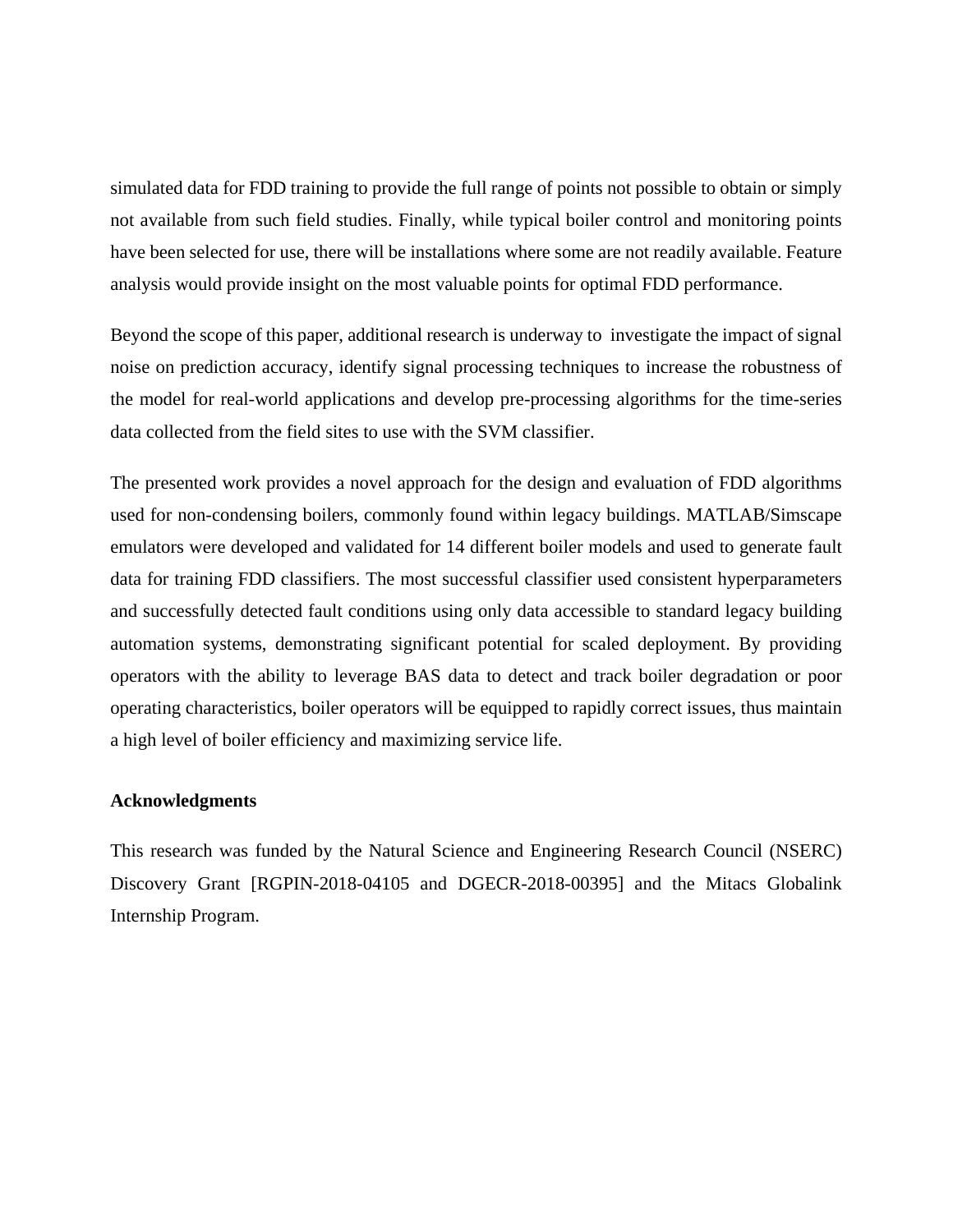# **References**

- [1] S. Katipamula, M. R. Brambley, N. N. Bauman and R. G. Pratt, "Enhancing Building Operations through Automated Diagnostics: Field Test Results," in *Third International Conference for Enhanced Building Operations*, Berkeley, 2003.
- [2] J. Liang and R. Du, "Model-based Fault Detection and Diagnosis of HVAC systems using Support Vector Machine method," *International Journal of Refrigeration,* vol. 30, pp. 1104-1114, 2007.
- [3] S. Katipamula and M. R. Brambley, "Method for Fault Detection, Diagnostics, and Progostics for Building Systems - A Review, Part I," *HVAC&R Research,* vol. 11, no. 1, pp. 3-25, 2005.
- [4] V. Venkatasubramanian, R. Rengaswamy, K. Yin and S. N. Kavuri, "A review of process fault detection and diagnosis Part I: Quantitative model-based methods," *Computers and Chemical Engineering,* vol. 27, pp. 293-311, 2003.
- [5] S. Deshmukh, S. Samouhos, L. Glicksman and L. Norford, "Fault detection in commercial building VAV AHU: A case study of an academic building," *Energy & Buildings,* vol. 201, pp. 163-173, 2019.
- [6] Y. Li and Z. O'Neill, "A critical review of fault modeling of HVAC systems in buildings," *Building Simulation,* pp. 953-975, 2018.
- [7] V. Venkatasubramanian, R. Rengaswamy and S. N. Kavuri, "A review of process fault detection and diagnosis Part II: Qualitative models and search strategies," *Computers and Chemical Engineering,* vol. 27, pp. 313-326, 2003.
- [8] V. Venkatasubramanian, R. Rengaswamy, S. N. Kavuri and K. Yin, "A review of process fault detection and diagnosis Part III: Process history based methods," *Computers and Chemical Engineering,* vol. 27, pp. 327-346, 2003.
- [9] Z. Afroz, G. Shafiullaha, T. Urmeea and G. Higgins, "Modeling techniques used in building HVAC control systems: A review," *Renewable and Sustainable Energy Reviews,* vol. 83, pp. 64- 84, 2017.
- [10] A. Afram and F. Janabi-Sharifi, "Review of modeling methods for HVAC systems," *Applied Thermal Engineering,* vol. 67, no. 1-2, pp. 507-519, 2014.
- [11] R. Z. Homod, "Review on the HVAC System Modeling Types and the Shortcomings of Their Application," *Journal of Energy,* vol. 2013, p. 10 Pages, 2013.
- [12] J. Glembin, G. Rockendorf, E. Betram and J. Steinweg, "A New Easy-to-Parameterize Boiler Model for Dynamic Simulations," *ASHRAE Transactions,* vol. 119, pp. 270-292, 2013.
- [13] H. Satyavada and S. Baldi, "A Novel Modelling Approach for Condensing Boilers Based on Hybrid Dynamical Systems," *Machines,* vol. 4, pp. 1-10, 2016.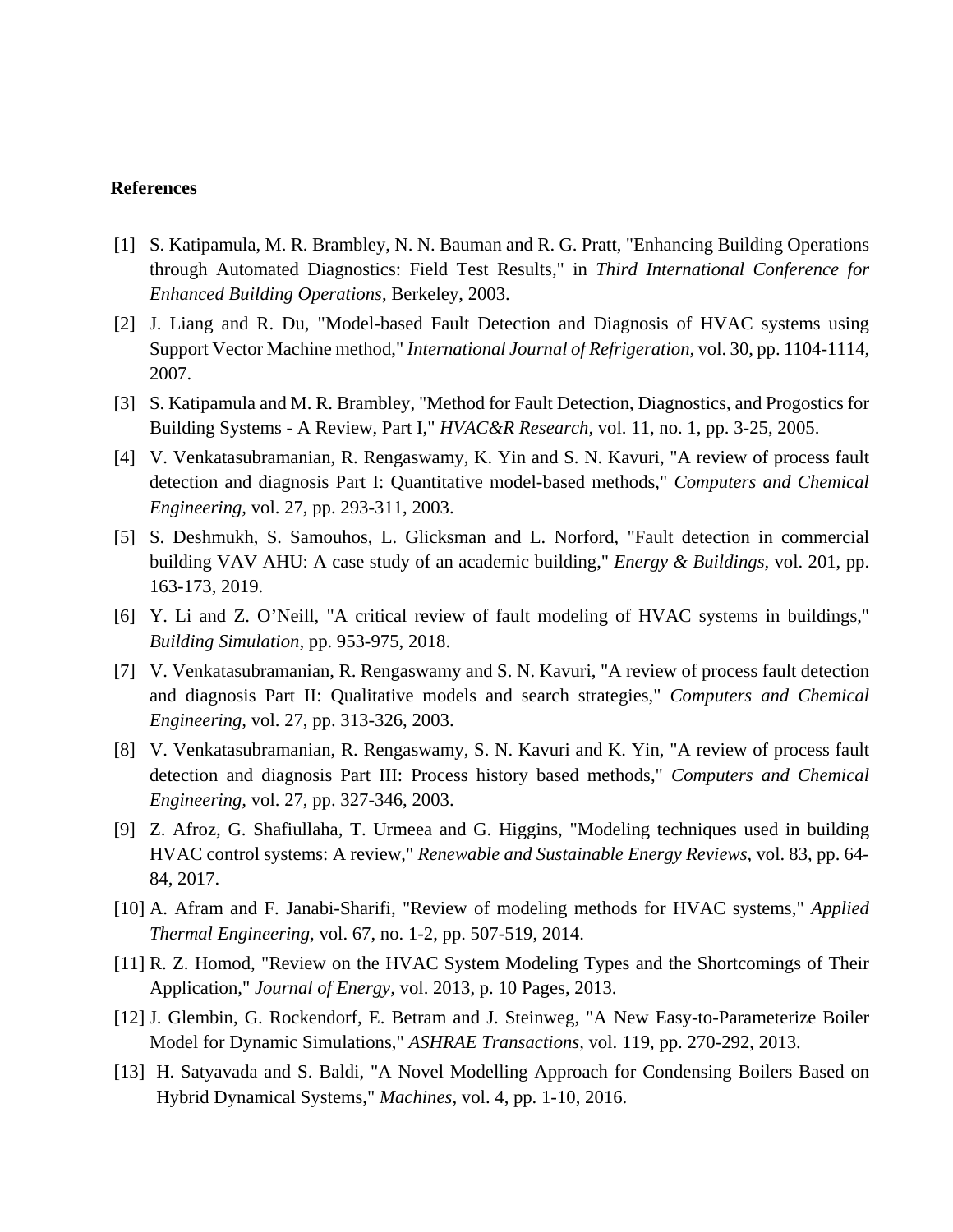- [14] S. Baldi, T. L. Quang, H. Ondrej and P. Endel, "Real-time monitoring energy efficiency and performance degradation of condensing boilers," *Energy Conversion and Management,* vol. 136, pp. 329-339, 2017.
- [15] M. Haller, L. Konersmann, R. Haberl, A. Dröscher and E. Frank, "Comparison of Different Approaches for the Simulation of Boilers Using Oil, Gas, Pellets or Wood Chips," *Building Simulation,* no. Eleventh International IBPSA Conference, pp. 732-739, 2009.
- [16] ASHRAE, "19.4.4.1 Boilers," in *ASHRAE Handbook: Fundamentals*, Atlanta, ASHRAE, 2013.
- [17] J. Bourdouxhe, M. Grodent, J. Lebrun and C. Saavedra, "A Toolkit for Primary HVAC System Energy Calculation - Part 1: Boiler Model," *ASHRAE Transactions,* vol. 100, pp. 759-773, 1994.
- [18] P. Li, Y. Li, J. E. Seem, H. Qiao, X. Li and J. Winkler, "Recent advances in dynamic modeling of HVAC equipment. Part 2: Modelica-based modeling," *HVAC&R Research,* vol. 20, pp. 150- 161, 2014.
- [19] Modelica Association, *Modelica® - a unified object-oriented language for systems modeling language specification Version 3.4,* April 10, 2017.
- [20] Mathworks, *Simscape™ Reference R2019b,* Natick, 2019.
- [21] W. A. Beckman, L. Broman, A. Fiksel, S. A. Klein, E. Lindberg, M. Schuler and J. Thornton, "TRNSYS The most complete solar energy system modeling and simulation software," *Renewable Energy,* vol. 5, pp. 486-488, 1994.
- [22] D. Clark, *HVACSIM+ User's Guide Update NISTIR 7514,* NIST, 1985.
- [23] MathWorks, "House Heating System," [Online]. Available: https://www.mathworks.com/help/physmod/hydro/examples/house-heatingsystem.html?searchHighlight=heating&s\_tid=doc\_srchtitle\_. [Accessed 1 January 2019].
- [24] C. Lapusan, R. Balan, O. Hancu and A. Plesa, "Development of a Multi-Room Building Thermodynamic Model Using Simscape Library," *Energy Procedia,* vol. 85, pp. 320-328, 2016.
- [25] A. Behravan, R. Obermaisser and A. Nasari, "Thermal Dynamic Modeling and Simulation of a Heating System for a Multi-Zone Office Building Equipped with Demand Controlled Ventilation Using MATLAB/Simulink," in *International Conference on Circuits, System and Simulation*, London, 2017.
- [26] A. Pavlúsová, M. Foltin and M. Ernek, *Modelling of Heating Systems,* Elektrotechnika, 2009.
- [27] A. Dahash, S. Mieck, F. Ochs and H. J. Krautza, "A comparative study of two simulation tools for the technical feasibility in terms of modeling district heating systems: An optimization case study," *Simulation Modelling Practice and Theory,* vol. 91, pp. 48-68, 2019.
- [28] Q. Zhou, S. Wang and Z. Ma, "A model-based fault detection and diagnosis strategy for HVAC systems," *International Journal of Energy Research,* vol. 33, pp. 903-918, 2009.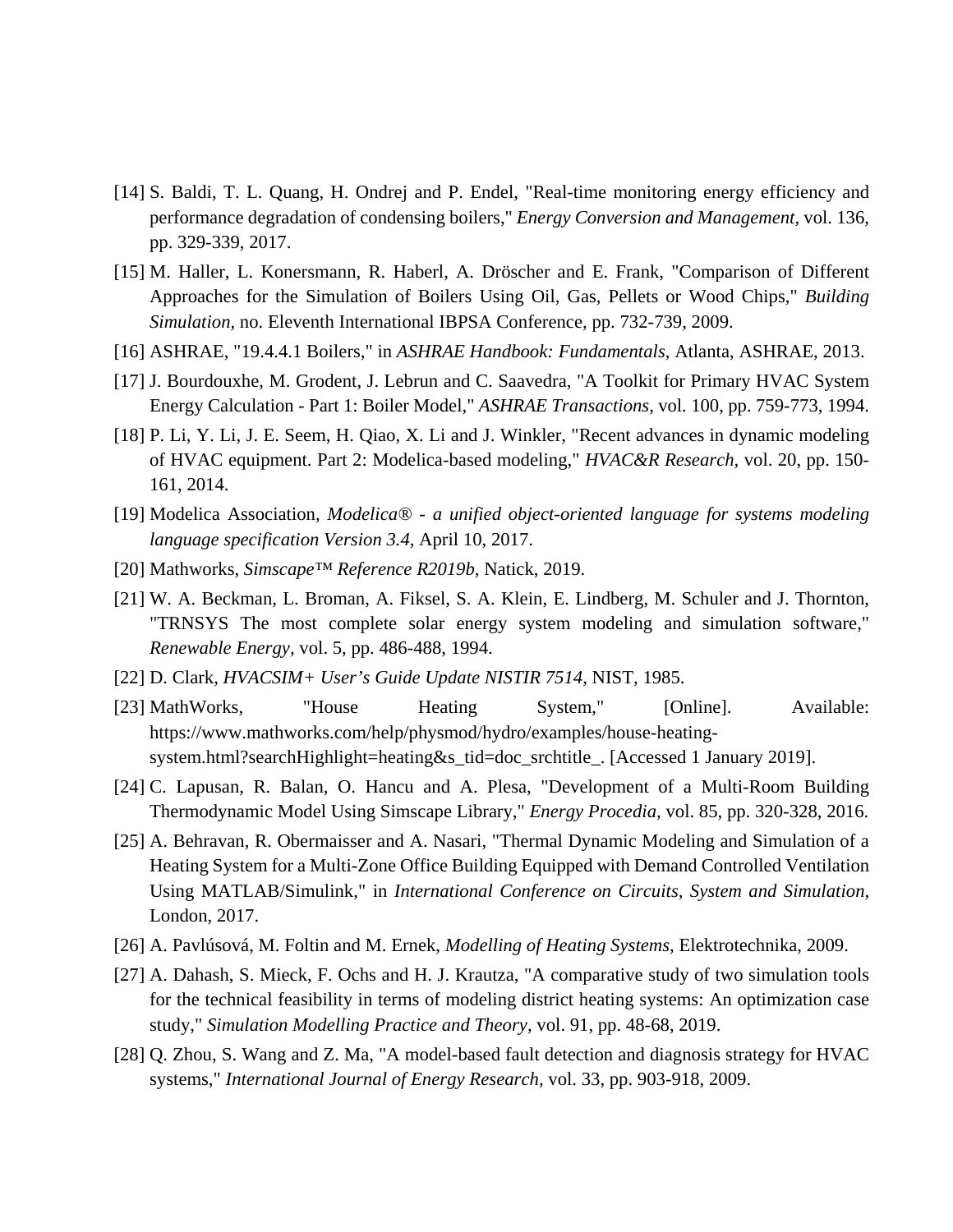- [29] H. Cheung and J. E. Braun, "Development of Fault Models for Hybrid Fault Detection and Diagnostics Algorithm," National Renewable Energy Laboratory, Golden, 2015.
- [30] A. Afram and F. Janabi-Sharifi, "Black-box modeling of residential HVAC system and comparison of gray-box and black-box modeling methods," *Energy and Buildings,* vol. 94, pp. 121-149, 2014.
- [31] A. Beghi, R. Brignoli, L. Cecchinato, G. Menegazzo, M. Rampazzo and F. Simmini, "Data-driven Fault Detection and Diagnosis for HVAC Water Chillers," *Control Engineering Practice,* vol. 53, pp. 79-91, 2016.
- [32] J. M. Gordon and K. C. Ng, Cool Thermodynamics: The Engineering and Physics of Predictive, Diagnostic and Optimization, Cambridge International Science Publishing, 2000.
- [33] J. Saththasivam and K. C. Ng, "Predictive and Diagnostic Methods for Centrifugal Chillers," *ASHRAE Transactions,* vol. 114, pp. 282-287, 2008.
- [34] A. Afram and F. Janabi-Sharifi, "Gray-box modeling and validation of residential HVAC system for control system design," *Applied Energy,* vol. 137, pp. 134-150, 2015.
- [35] A. A. Farooq, A. Afram, N. Schulz and F. Janabi-Sharifi, "Grey-box modeling of a low pressure electric boiler for domestic hot water system," *Applied Thermal Engineering,* vol. 84, pp. 257- 267, 2015.
- [36] L. M. Romeo and R. Gareta, "Neural network for evaluating boiler behaviour," *Applied Thermal Engineering,* vol. 26, no. 14-15, pp. 1530-1536, 2006.
- [37] E. Teruela, C. Cortés, L. I. Díez and I. Arauzo, "Monitoring and prediction of fouling in coalfired utility boilers using neural networks," *Chemical Engineering Science,* vol. 60, pp. 5035- 5048, 2005.
- [38] L. Breiman, "Random Forests," *Machine Learning,* vol. 45, pp. 5-32, 2001.
- [39] L. Breiman, J. Friedman, R. A. Olshen and C. J. Stone, Classification and Regression Trees, Boca Raton: Taylor & Francis Group, 1984.
- [40] E. Fix and J. L. Hodges, "Discriminatory Analysis: Nonparametric Discrimination, Consistency Properties," USAF School of Aviation Medicine, Randolph Field, 1951.
- [41] C. Cortes and V. Vapnik, "Support-vector networks," *Machine Learning,* vol. 20, no. 3, pp. 273- 297, 1995.
- [42] ANSI/AHRI, "2015 Standard 1500 for Performance Rating of Commercial Space Heating Boilers," Air Conditioing, Heating, and Refrigeration Institute, Arlington, 2014.
- [43] Viessmann, "Viessmann Vitorond 200 Technical Data Manual," October 2018. [Online]. Available: https://www.viessmann.ca/content/dam/vibrands/CA/pdfs/commercial/vitorond\_200-